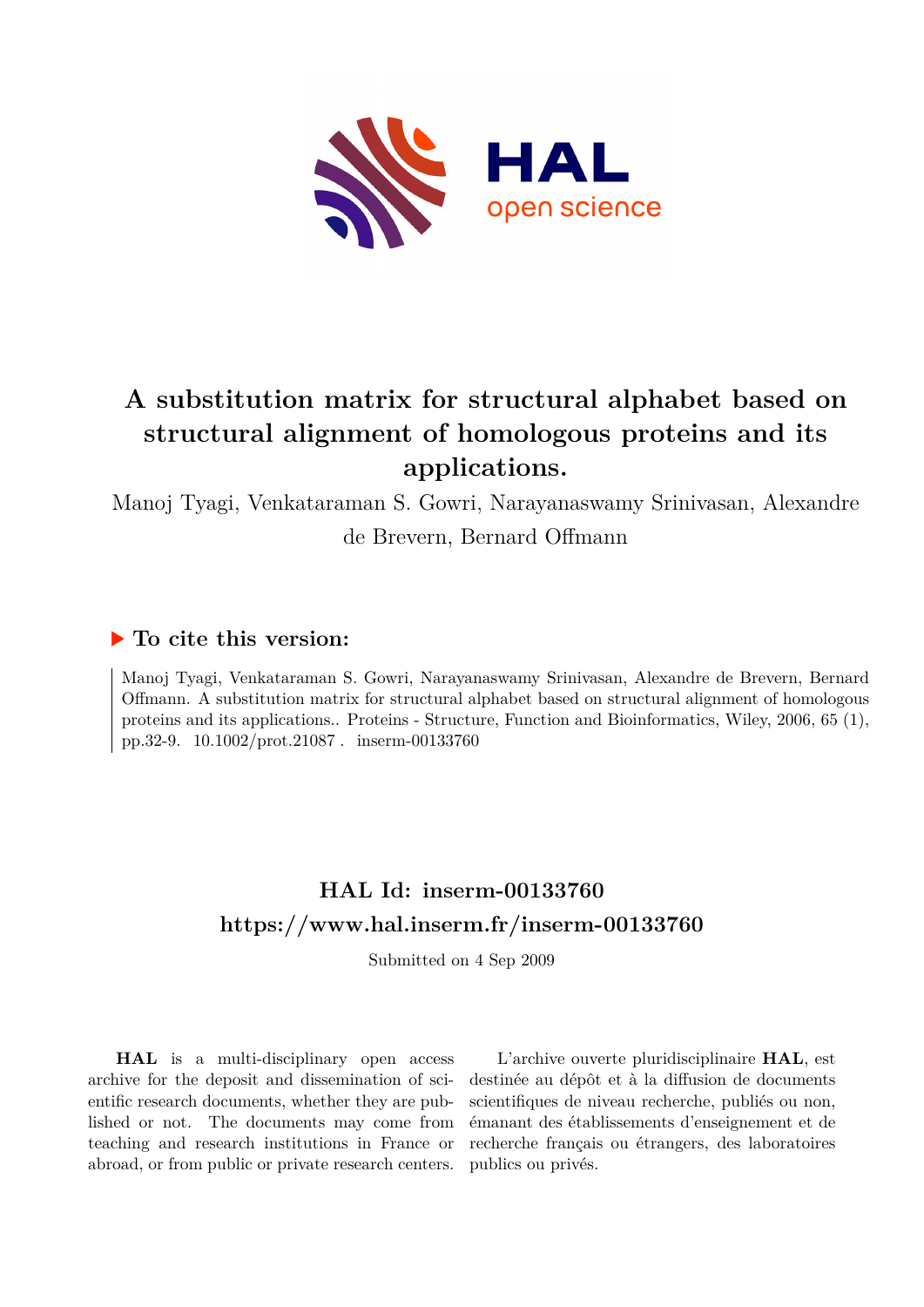# **A substitution matrix for structural alphabet based on structural alignment of homologous proteins and its applications**

Manoj Tyagi<sup>1</sup>, Venkataraman S. Gowri<sup>2</sup>, Narayanaswamy Srinivasan<sup>1,2</sup>, Alexandre G. de Brevern<sup>3,\*</sup> & Bernard Offmann<sup>1,\*</sup>

<sup>1</sup>Laboratoire de Biochimie et Génétique Moléculaire, Université de La Réunion, BP 7151, 15 avenue René Cassin, 97715 Saint Denis Messag Cedex 09, La Réunion, France.

<sup>2</sup>Molecular Biophysics Unit, Indian Institute of Science, Bangalore 560 012, India. <sup>3</sup>Equipe de Bioinformatique et Génomique Moléculaire, INSERM U726, Université Paris 7, case 7113, 2, place Jussieu, 75251 Paris Cedex 05, France.

#### **\*Corresponding author** :

Bernard Offmann Laboratoire de Biochimie et Génétique Moléculaire, Université de La Réunion, BP 7151, 15 avenue René Cassin, 97715 Saint Denis Messag Cedex 09, La Réunion, France. Phone : +262 262 93 8641 Fax : +262 262 93 8237 [bernard.offmann@univ-reunion.fr](mailto:bernard.offmann@univ-reunion.fr)

#### **Running title**: Structural alphabet substitution matrix.

Number of pages: 24

Number of tables: 2

Number of figures: 4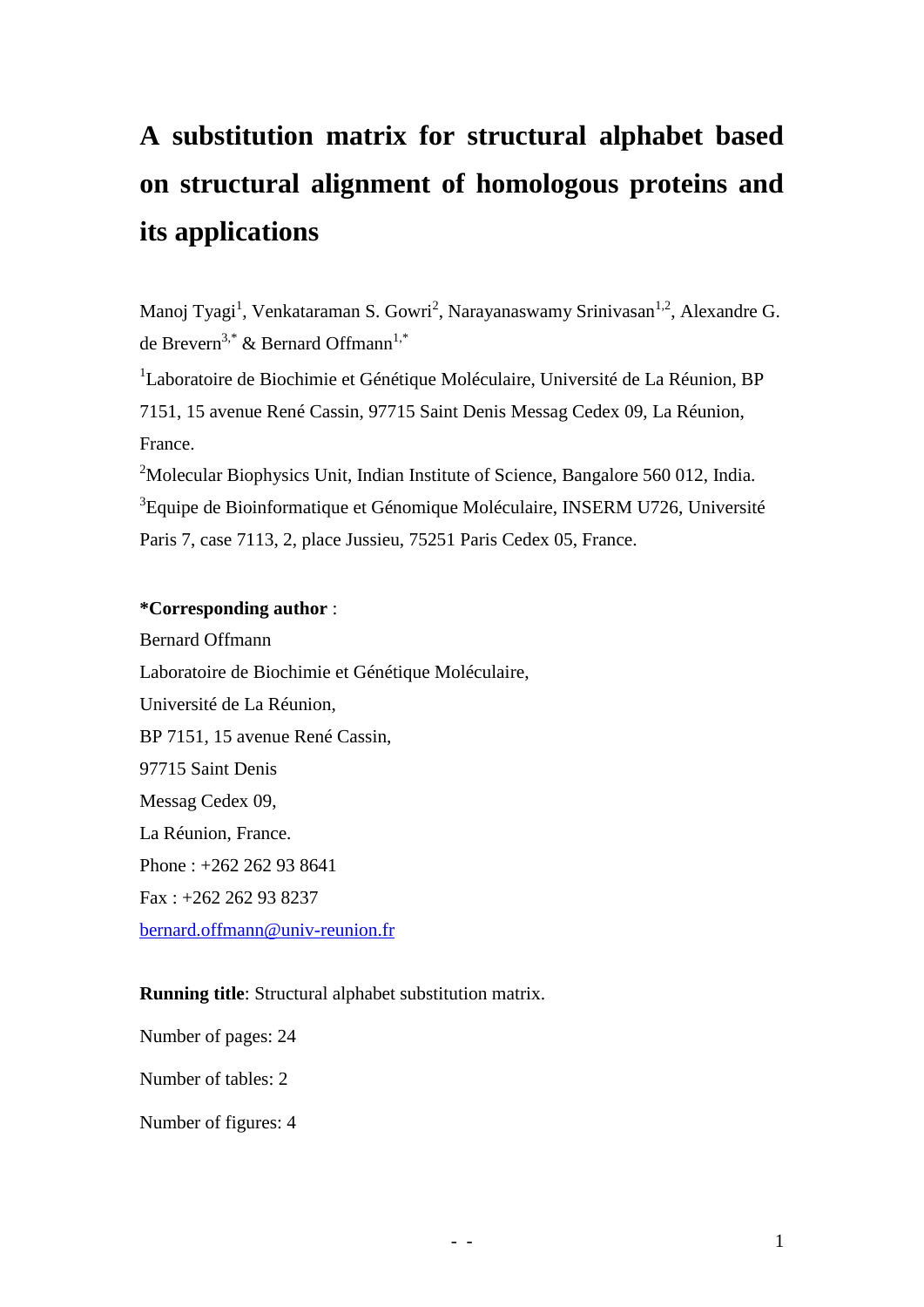### **Abstract**

Analysis of protein structures based on backbone structural patterns known as structural alphabets have been shown to be very useful. Among them, a set of 16 pentapeptide structural motifs known as protein blocks (PBs) has been identified and upon which backbone model of most protein structures can be built. Protein blocks allows simplification of 3D space onto 1D space in the form of sequence of PBs. Here, for the first time, substitution probabilities of PBs in a large number of aligned homologous protein structures has been studied and is expressed as a simplified 16x16 substitution matrix. The matrix was validated by benchmarking how well it can align sequences of PBs rather like amino acid alignment to identify structurally equivalent regions in closely or distantly related proteins using dynamic programming approach. The alignment results obtained are very comparable to well established structure comparison methods like DALI and STAMP. Other interesting applications of the matrix have been investigated. We first show that, in variable regions between two superimposed homologous proteins, one can distinguish between local conformational differences and rigid-body displacement of a conserved motif by comparing the PBs and their substitution scores. Second, we demonstrate, with the example of aspartic proteinases, that PBs can be efficiently used to detect the lobe/domain flexibility in the multi-domain proteins. Lastly, using protein kinase as an example, we identify regions of conformational variations and rigid body movements in the enzyme as it is changed to the active state from an inactive state.

**Keywords :** Local protein structures, substitution matrix, structural alphabet, structure alignment and comparison, rigid body shift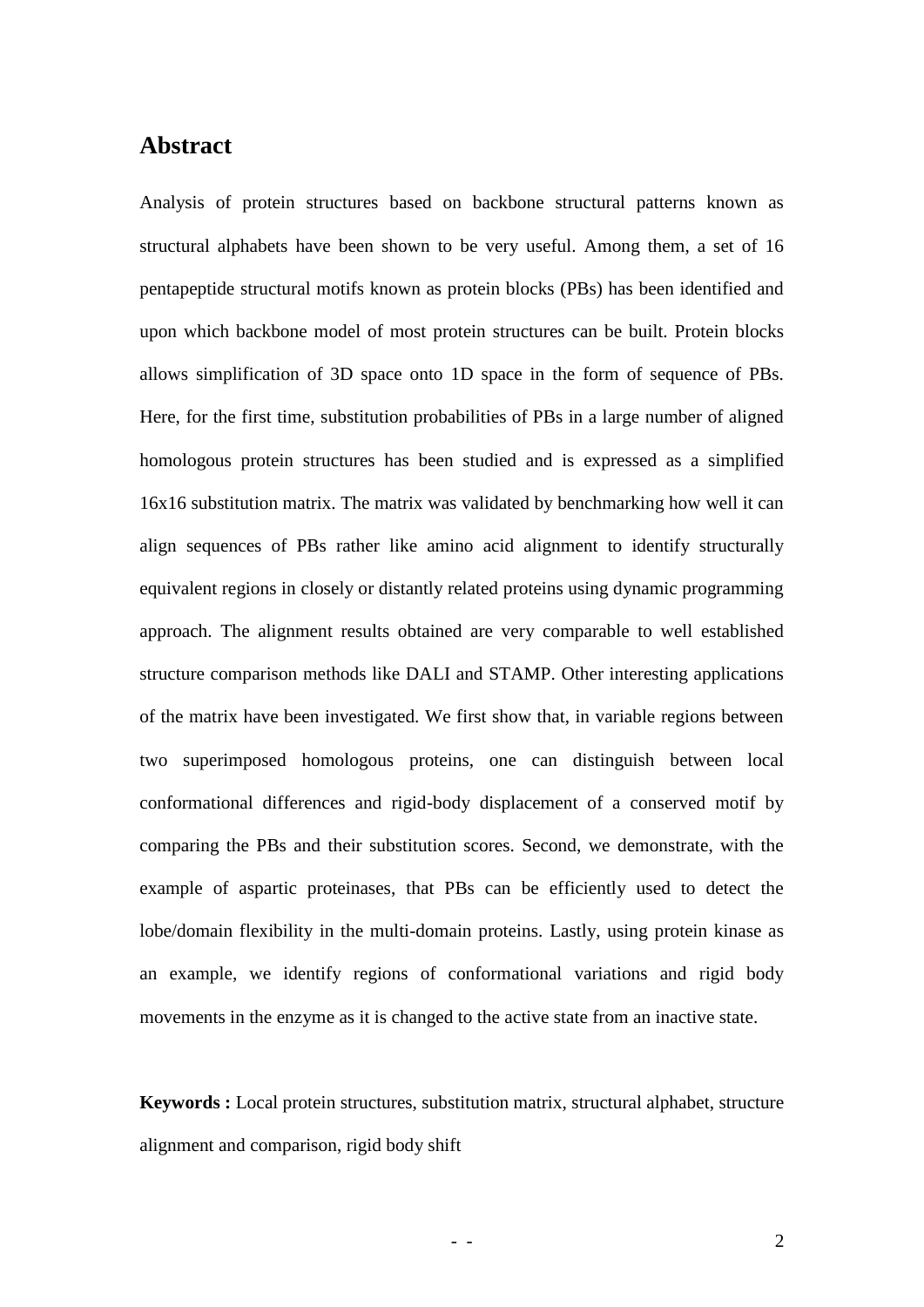## **Introduction**

It has been realized since long time that known protein structures can be re-generated by assembling fragments from a repertoire of short structural motifs. Many of these short structural motifs re-occur in a large number of proteins of diverse structure and function  $1-5$ . Analysis of protein structures based on these short structural motifs has been widely used by various groups and have been shown to be useful in protein structure prediction  $6-9$ , reconstruction of backbone  $10-13$ , description and prediction of small loops  $14-16$  and long fragments  $17-19$ . Following these early leads, a set of 16 pentapeptide structural motifs have been identified  $20,21$  as a set of basic backbone structural patterns known as "protein blocks" (hereafter referred as PBs). PBs represent basic structural motifs upon which backbone model of most protein structures can be built. They have been found to be very informative  $7.22$  and useful for pre processing before *ab initio* and new fold recognition. Interestingly, in a recent work  $^{23}$  PBs has been used for protein 3D structure prediction Each PB is characterized by a set of 16  $(\phi, \psi)$  values and is represented by a character symbol *a*, *b*, *c*, … to *p* (refer Materials and methods). A known protein structure can be encoded into PBs by sliding a overlapping window of five residues along the backbone and PBs for each window could be assigned on the basis of the smallest root mean square deviation on angular values <sup>24</sup> between the observed ( $\phi$ , $\psi$ ) values in the window and the standard torsion angle values for various PBs. Hence, 3D information of protein structure can be represented (simplified) into a 1D sequence of PBs.

It is now well documented that simplification of 3D space onto 1D space is an efficient tool to understand the sequence-structure relationship  $18,25$  and opens up new front for structure analysis of proteins namely structure comparison and alignment. Reduction of 3D space onto 1D space using local structural properties, to align and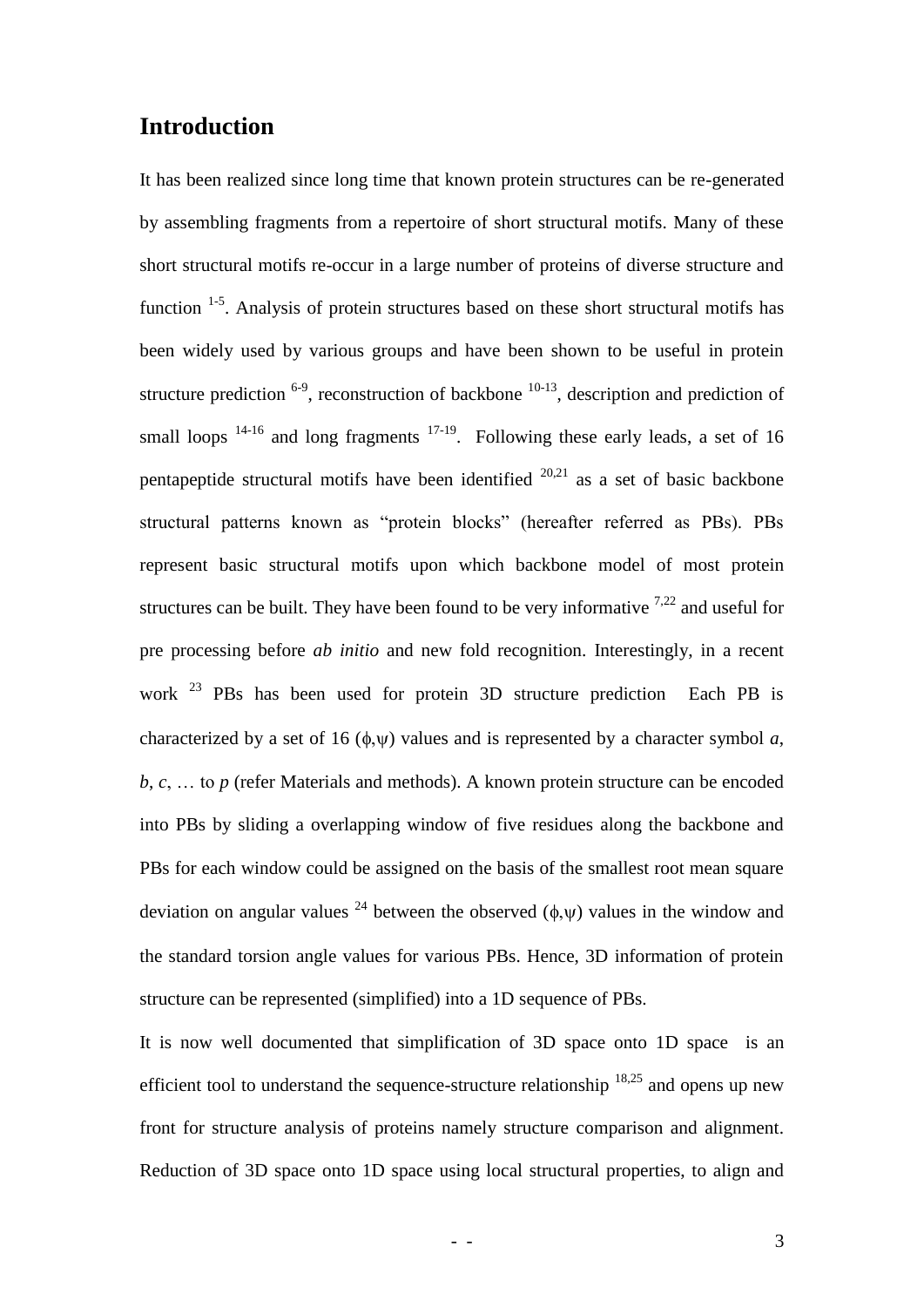identify structurally equivalent regions have been exploited earlier  $^{26}$ . Flexible protein structure alignment and comparison methods, like  $SSAP$   $^{27,28}$  and DALI  $^{29}$  based on combination of distance matrices and dynamic programming technique have been present for long time and shown to be effective in both global  $^{28}$  and local  $^{30}$  structure alignment. Similarly, pairwise protein structure alignment using orientation independent backbone representation with dynamic programming has shown lot of promise <sup>31</sup>. Analysis of protein structures in terms of sequences of structural alphabets (SAs) combined with alignment algorithm to find structural similarities have been reported recently in the form of a web service called SA-Search  $32$ .

Even though alignment of SAs using classical alignment algorithm has been tried out to some effective way, a genuine substitution matrix for SAs is required, similar to amino acid substitution matrix, to fully exploit the potential of such an approach. This requirement has been tentatively addressed in SA-Search where substitution scores were derived only from emission probabilities of hidden states in Hidden Markov Model <sup>32</sup>. This approach diverges from more classical methods.

Here we derive a substitution table for PBs on the basis of assignment of PBs to structurally aligned homologous proteins. These proteins are present in a large database, PALI 33,34, of homologous protein families with structure-based alignment available for every family. The 16 x 16 PB substitution table provides extent of preference of a PB in a protein for its retention or substitution by any other PB in an aligned homologue. Usage of such methodology to extract substitution matrix provides a more rational approach over the matrix used in SA-Search, namely to evaluate equivalence between homologous structures. Among several possible uses of PB substitution table, we demonstrate, in this paper, its application to the following problems: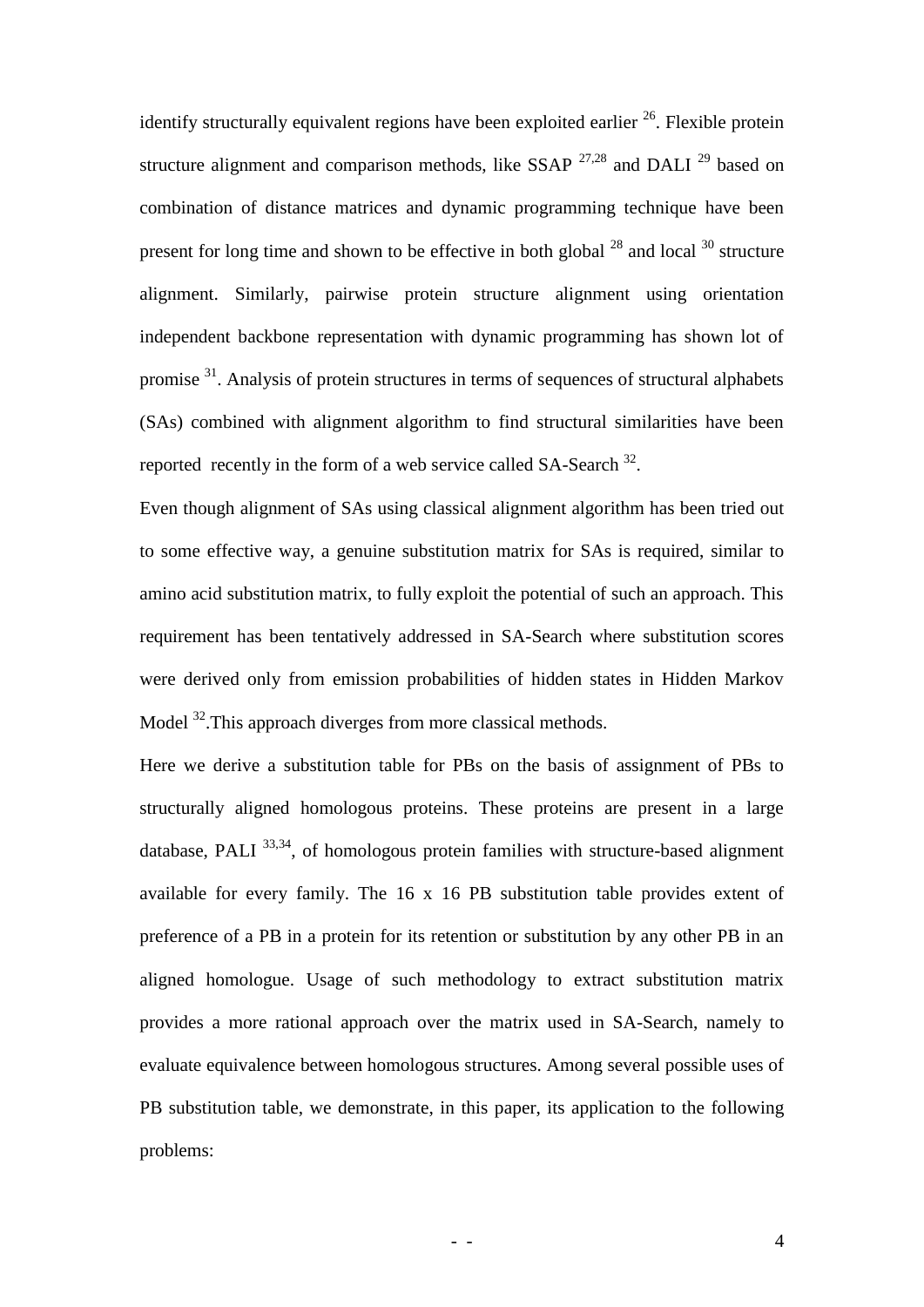\* Aligning structures and identifying structurally equivalent regions between homologous or distantly related proteins using a dynamic programming approach.

\* Distinguishing between conformational differences and rigid body shifts among homologous protein structures.

\* Characterization of changes in structures between active and inactive states of enzymes, by taking protein kinases as an example.

### **Materials and methods**

#### *Protein Blocks*

A structural alphabet that is able both to approximate 3D structure and to be useful in prediction process has been identified  $^{20}$ . It is composed of 16 folding patterns of five consecutive residues, (PBs), representing local structural features of proteins. Description of how PBs were identified has already been documented  $2^0$ . Each of the PBs is represented by a vector of eight dihedral angles associated with five consecutive C $\alpha$  atoms and the PBs are denoted by letters  $a, b, ..., p$ . These PBs represent distinct and most common backbone conformations of pentapeptide regions in proteins of known structure. As can be seen from Table 2, dihedral angle values for the PBs *d* and *m* correspond to the prototype for the central  $\beta$ -strand and the central  $\alpha$ helix, respectively. PBs *a* through *c* primarily represent  $\beta$ -strand N-caps and *e* and *f*, C-caps. PBs *g* through *j* are specific to coils, *k* and *l* to  $\alpha$ -helix N-caps, and *n* through  $p$  to  $\alpha$ -helix C-caps.

In order to assign PB to a pentapeptide region in a protein structure, root mean square deviations on angular values or  $\textit{rmsd}^{24}$  between observed ( $\phi$ , $\psi$ ) values in the pentapeptide and ideal  $(\phi, \psi)$  values of each one of 16 PBs (Table 1) are calculated.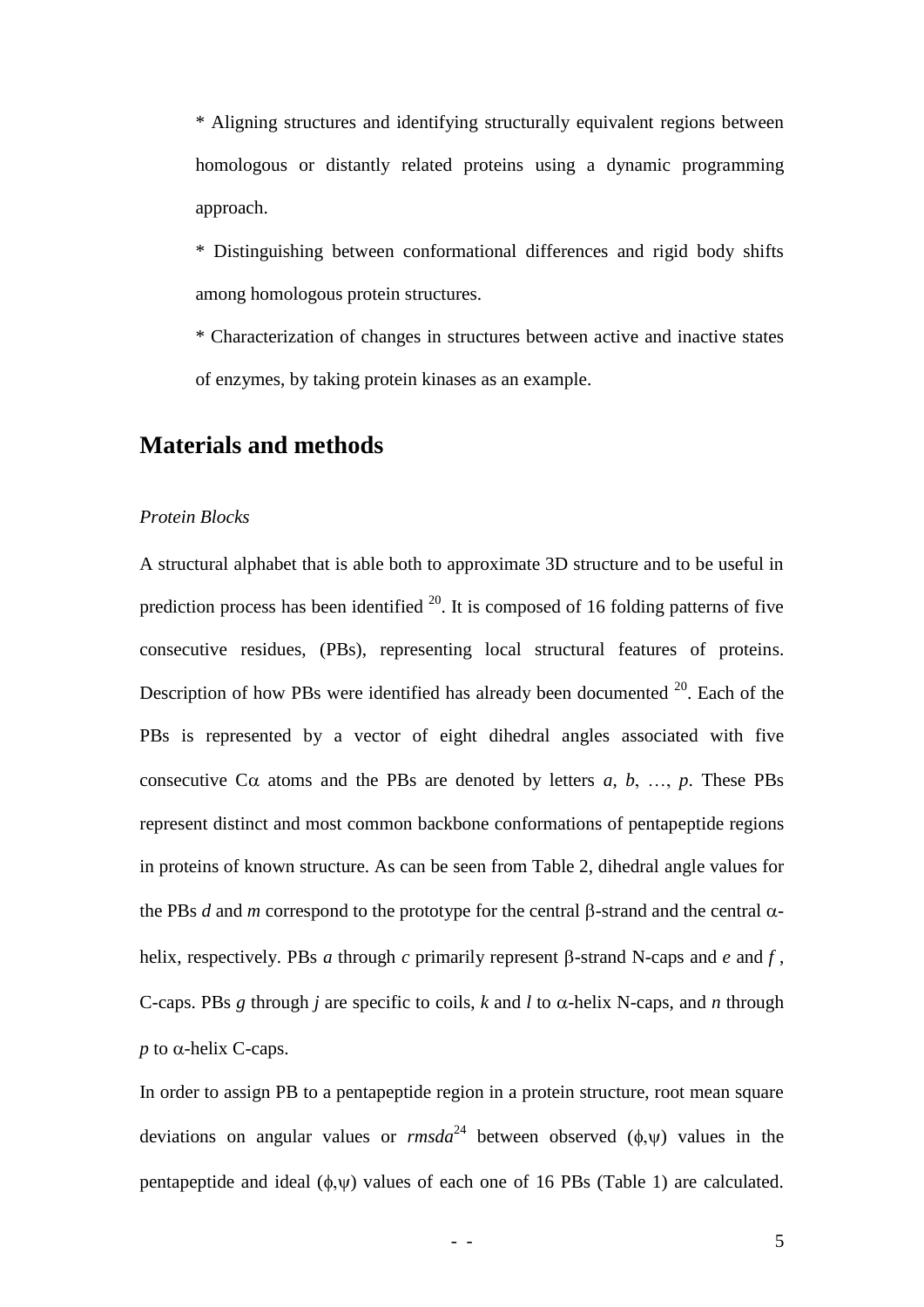The assigned PB to the pentapeptide region corresponds to the one with lowest *rmsda*. In this manner a 3D protein structure is translated into a 1D sequence of PBs representing structure information as sequence of structural alphabets.

#### *Database of aligned homologous protein structures*

The database of Phylogeny and Alignment of homologous protein structures  $(PALI)^{33,34}$  comprises of structure-based pairwise and multiple alignments of homologous proteins of known three-dimensional structure. The rigid-body superposition program  $STAMP<sup>35</sup>$  has been used for this purpose. The database also consists of phylogenetic tree structures of various protein families derived using sequence-based and structure-based similarity measures. The PALI database is available at [http://pauling.mbu.iisc.ernet.in/~pali.](http://pauling.mbu.iisc.ernet.in/~pali)

All the structurally aligned homologous proteins from PALI database were translated into alignment of PB sequences. As one PB represents five  $C\alpha$  atoms, we have used a convention of associating the PB to the middle residue of the pentapeptide. Therefore for protein of length *N*, the length of PB sequence is *N-4*.

The dataset used in the current analysis consists of 1197 protein families with 6140 protein structures involved in 21503 pairwise alignments. The derivation of 16 x 16 PB substitution matrix is aided by 2071225 observations of PB substitutions in the homologous protein structures.

#### *Calculation of substitution matrix*

The number of substitutions between any two PBs is counted based only on the alignment corresponding to structurally conserved regions identified by STAMP superimposition. This caution is exercised, as the alignment of residues in the structurally variable regions is meaningless in the rigid body alignments. The raw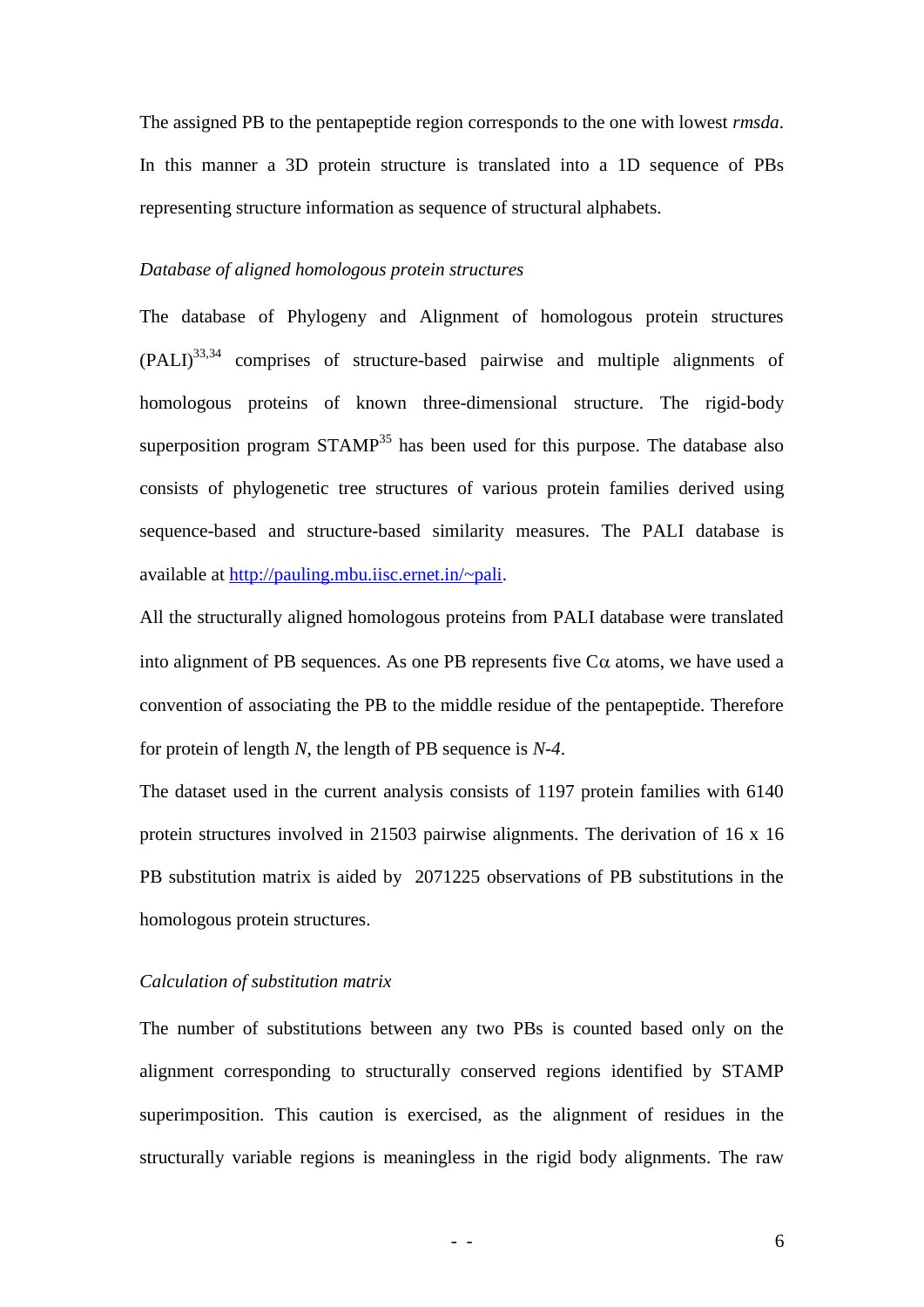frequencies are normalized with respect to the total number of two PBs in question as well as with respect to the total number of PB-PB substitutions in the dataset. These normalized frequencies are then expressed as the log-odds scores as follows<sup>36</sup>:

$$
S_{i,j} = \log \left[ \frac{N_{ij} / \sum_{j=1}^{16} N_{ij}}{\sum_{i=1}^{16} N_{ij} / \sum_{i=1}^{16} \sum_{j=1}^{16} N_{ij}} \right]
$$

where  $N_{ij}$  is the raw frequency of replacing PB *i* with PB *j*.

#### *Data set used for validation of PB matrix*

Validation of the substitution matrix was performed by using structural alignments to identify local equivalent regions. The initial goal was to benchmark our method (PB-ALIGN) using a comprehensive set of protein domain pairs. A total of 29 pairs was used in this evaluation, among which, 14 pairs were taken from Shindyalov and Bourne<sup>37</sup> and the other 15 pairs were taken randomly within SCOP families with a sequence identity cutoff of 40%. The complete list is provided in supplementary data.

## **Results**

The presented work is based on the concept of translating structurally aligned homologous proteins into aligned sequences of 16 types of PBs and calculation of PB substitution frequency to obtain a normalized 16x16 matrix This matrix gives a score to substitute a given PB into another in topologically equivalent regions.

#### *Substitution matrix*

Analysis of pairs of proteins from PALI database was used to construct a PB substitution matrix. Table 2 provides the final substitution matrix, which is used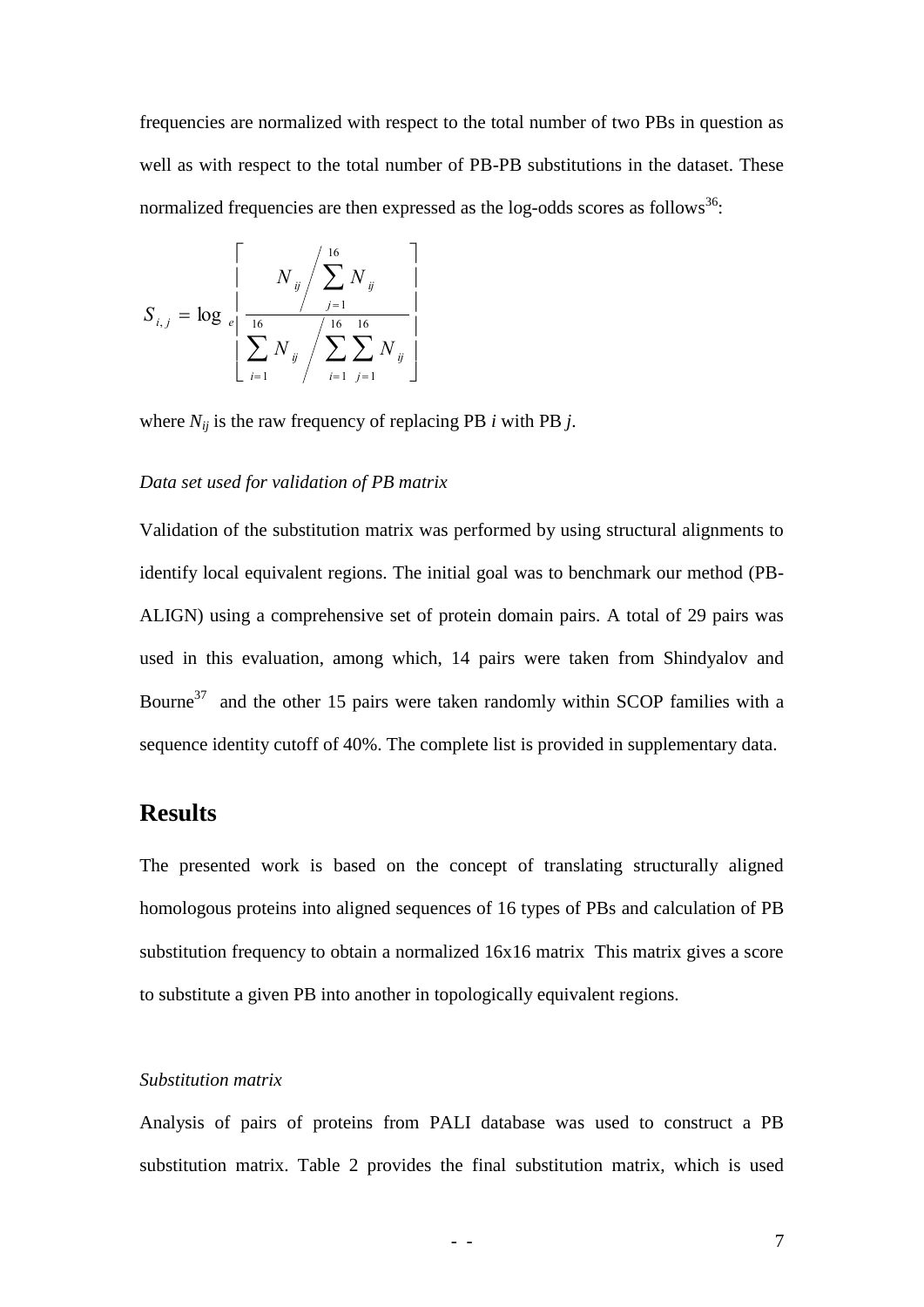extensively in the work described in this manuscript. It can be noted that most of the off-diagonal elements are negative suggesting that conformations of most of the pentapeptides in the homologous protein structures are conserved. The following PBs pairs c-a, f-e, g-a, g-c, g-e, h-e, i-a, j-b, j-h, j-i, k-h, n-g, o-h, p-b, p-g, p-i, p-j, b-h, b-i, *b-l, c-d, j-k, k-l, l-o, n-o, o-p* and *p*-*n* are the off-diagonal elements with positive substitution scores i.e. favorable substitutions. Figure 1a and 1b show examples of *g*-*a* and *e*-*f* substitutions respectively and these PB pairs show similarity in their structures in the middle of the segments. Figure 1c gives an example of negative score substitution indicating differences in backbone structure. In total there are 43 pairs with positive score including 16 diagonal elements.

Interestingly, the diagonal elements *m*-*m* and *d-d* substitutions that correspond to central  $\alpha$ -helix and central  $\beta$ -strands are not biased by their corresponding high frequencies owing to the normalization formula used  $36$ . Low frequencies among other PB substitutions and their good conservation, especially involving N and C caps residues of helices and strands, results in high scores in other diagonal elements.

#### *Application of the substitution matrix to identify structurally equivalent regions*

One of the most convenient ways to validate the substitution matrix is to use it for protein structural alignment and to compare the results with those obtained with other well established methods. Alignment of protein structure in terms of PBs using the substitution table and a dynamic programming approach (hereafter called PB-ALIGN) was benchmarked against the standard structural alignment methods implemented in DALI and STAMP.

When aligning two structures, PBs are assigned to the two proteins in consideration. Then, using dynamic programming approach, sequences of PBs from two proteins are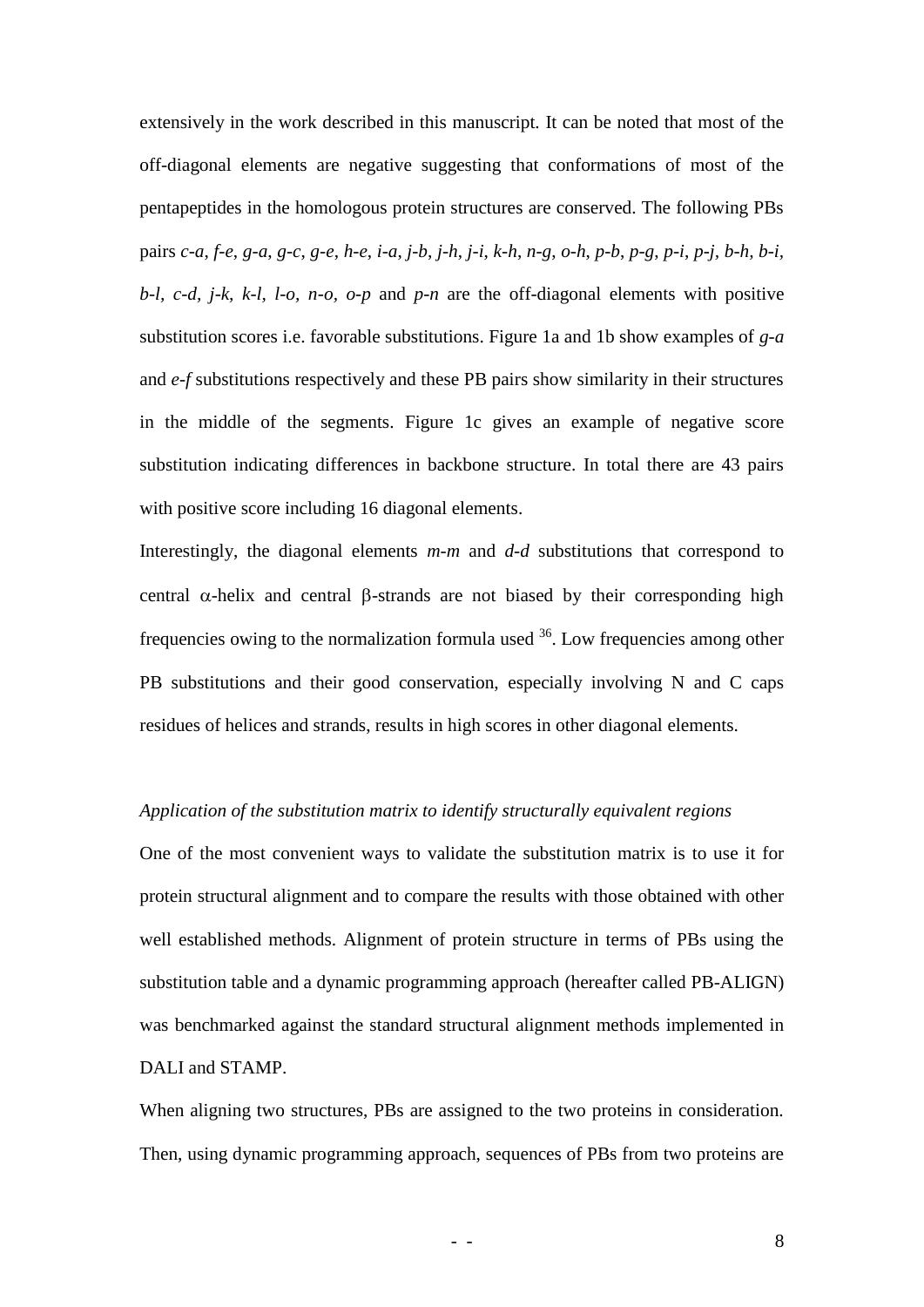optimally matched rather like amino acid sequence alignments. In order to quantify the extent of substitution between PBs the newly generated PB substitution matrix is used.

In order to identify a gap penalty with optimal performance a large number of PB alignments were generated by varying gap penalty from  $-1.0$  to  $+1.0$  with a step of 0.5. From manual analysis of these alignments we found out, positive penalty was highly unfavorable whereas negative penalty performed better in aligning equivalent regions. We fixed empirically the gap penalty to -0.5, which often resulted in reasonable alignments. Analysis of the resulting alignment provides a direct way to identify structures which are equivalent or variable.

A comprehensive data set that consists of 15 protein pairs belonging to homologous families were sampled following documented test cases  $37$  and a further 14 other protein pairs were sampled from SCOP families with a 40% sequence identity cutoff (see complete list in Methods section). Structural alignments were performed using DALI, STAMP and PB-ALIGN.

We analyzed the extent of overlapping of structurally equivalent regions by comparing (i) DALI vs STAMP (ii) DALI vs PB-ALIGN. We simply counted the number of positions within each aligned region, which were in agreement with the reference alignment from DALI.

Interestingly, PB-ALIGN was able to align as much as 75.9% of the positions that are aligned in DALI and this is comparable with the performance of STAMP which scores 77.6%. Results for each of the pairwise alignments of homologous proteins from DALI and PB-ALIGN show that in more than two-third of the cases, at least 80% of the aligned positions are in common between the two methods (figure 2). First, this demonstrates that structural alignment based on the use of our PB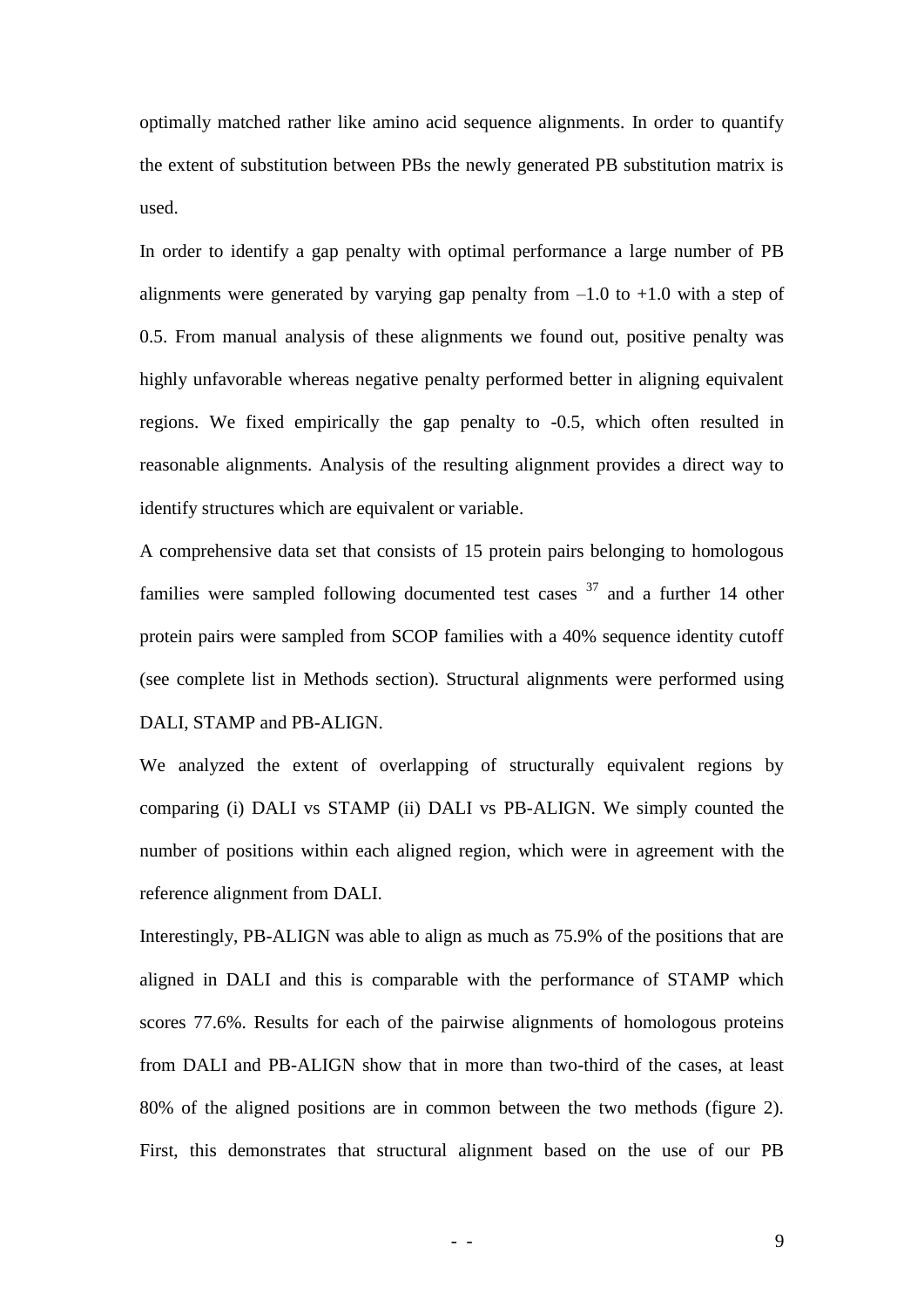substitution matrix and dynamic programming is giving reasonably comparable results when compared to standard rigid or flexible structure alignment methods. Second, this shows that PB-ALIGN can be used as a fast method to identify structural equivalences in homologous proteins.

Attempts have been made to use PB substitution scores to locate local portions in distantly related proteins that are structurally equivalent. In the first instance, we compared two distantly related alpha and beta protein  $(\alpha + \beta)$  class based on SCOP classification <sup>38</sup> from the metallohydrolase superfamily (1QH5a and 1SMLa) sharing 18% sequence identity. The lengths of these two chains are almost same (260 and 266 respectively).

An alignment of the PB sequences from these two metallohydrolases was calculated as described above. Several regions of interest in this alignment are detailed in figures 3a-c. Highlighted are four distinct PB alignment stretches. According to our PB based alignment featured at the bottom of figures 3a and 3b, these regions (*a1* and *a2*) would be structurally equivalent while the other two PB alignments featured in figures 3a and 3c would correspond to structurally variable regions (*v1* and *v2*). Superposed coordinates of 1QH5 and 1SML from STAMP are used only to highlight structural equivalent and variable regions identified by dynamic programming based alignment of PBs. Indeed, *a1* and *a2* regions circled with a solid line in figures 3a and 3b are well superimposed. On the other hand, structures in the *v1* and *v2* regions circled with a dashed line in figure 3a and 3c, as expectedly, are not well superimposed and they are not considered as structurally equivalent in the PB alignment. Simple comparison of the results of our approach with that of the SSAP method  $28$  shows interesting results. SSAP method was successful in identifying region *a1* but fails to identity structurally equivalent region *a2*. Also compared to SSAP based alignment of region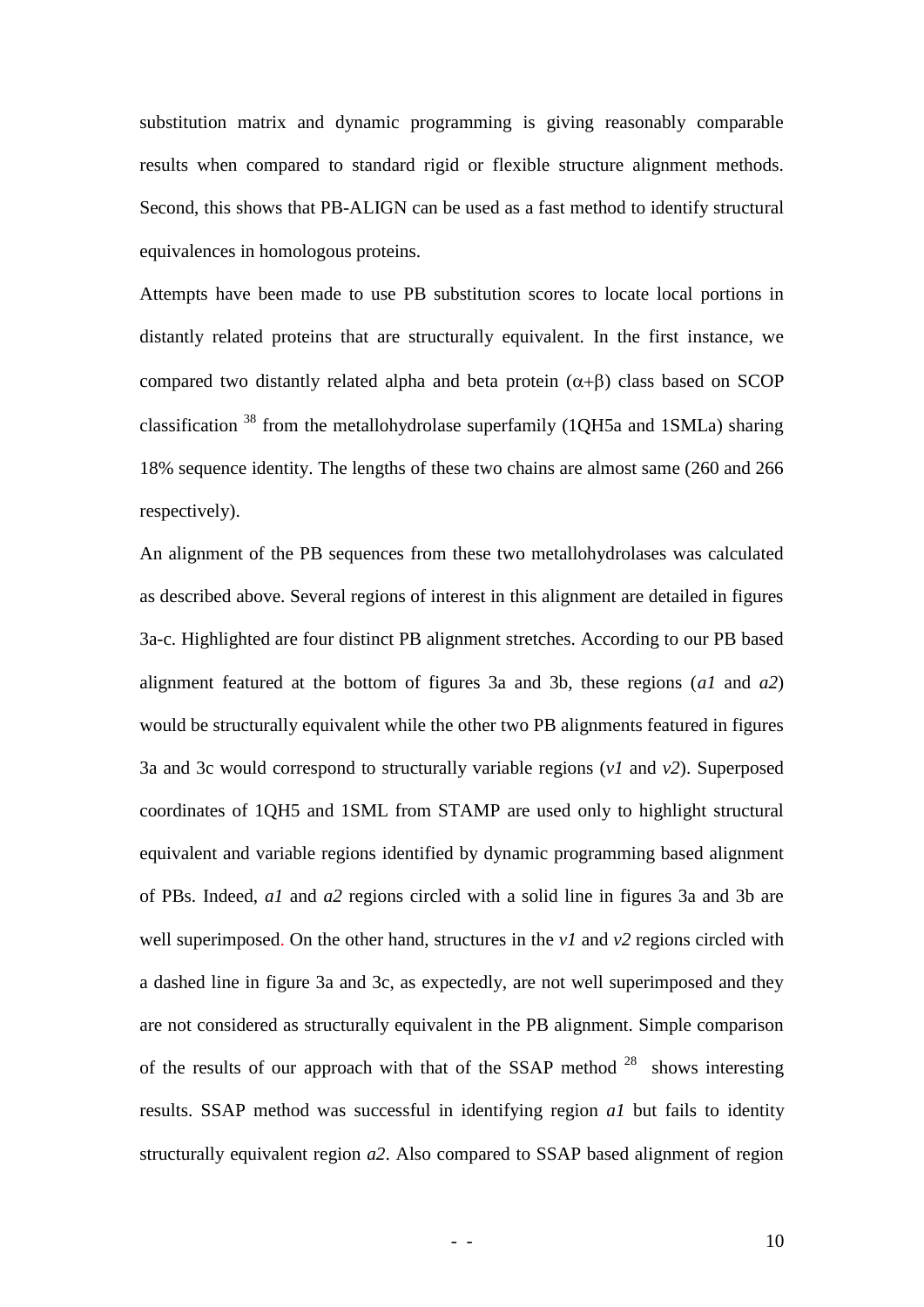*v2* (not shown)*,* the structurally variable region is more evident from PB alignment, due to poor PB scores in the region. In the case of DALI region *a1* was well identified as equivalent but surprisingly there was no demarcation of region  $v^2$  from  $a^2$  as variable. In addition, the C-terminal extension  $(vI)$  adjacent to the *al* region displays a region that is almost equivalent between the two proteins but it appears that there are subtle conformational changes identified from the PB alignment (figure 3a). When examining this C-terminal extension in the STAMP superimposition, slight differences in backbone conformation are indeed observed (figure 3a). Once again this subtle change is not directly evident from SSAP or DALI based structure alignments.

In the second instance, two distantly related proteins (1BNKA and 1FMTB) from the all  $\beta$  class FMT C-terminal domain like superfamily were studied. The lengths of these two chains are very different (200 and 108 respectively). We analyzed three different local regions from the PB alignment (figures 4a-c). Examination of the first region (figure 4a) indicates that they would be structurally equivalent regions but the 1BNK fragment is shorter than the equivalent 1FMT fragment. This is illustrated in the superimposition of the two structures. Indeed, N-cap and furthest C-cap region are well superimposed while the central helix, which is significantly longer in the 1FMT structure, is only poorly superimposed. Figure 4a also shows the presence of extra loop region in 1FMT as identified by the "CBE" PB-motif in the PB alignment. Examination of the second region (figure 4b) from the two proteins shows that they are structurally equivalent and are indeed perfectly superimposed. Interestingly, the third region (figure 4c) is predicted as structurally equivalent by PB alignment with positive PB substitution scores. However the  $Ca$  positions are not superimposable and share no equivalent residues. Close examination of this particular region shows that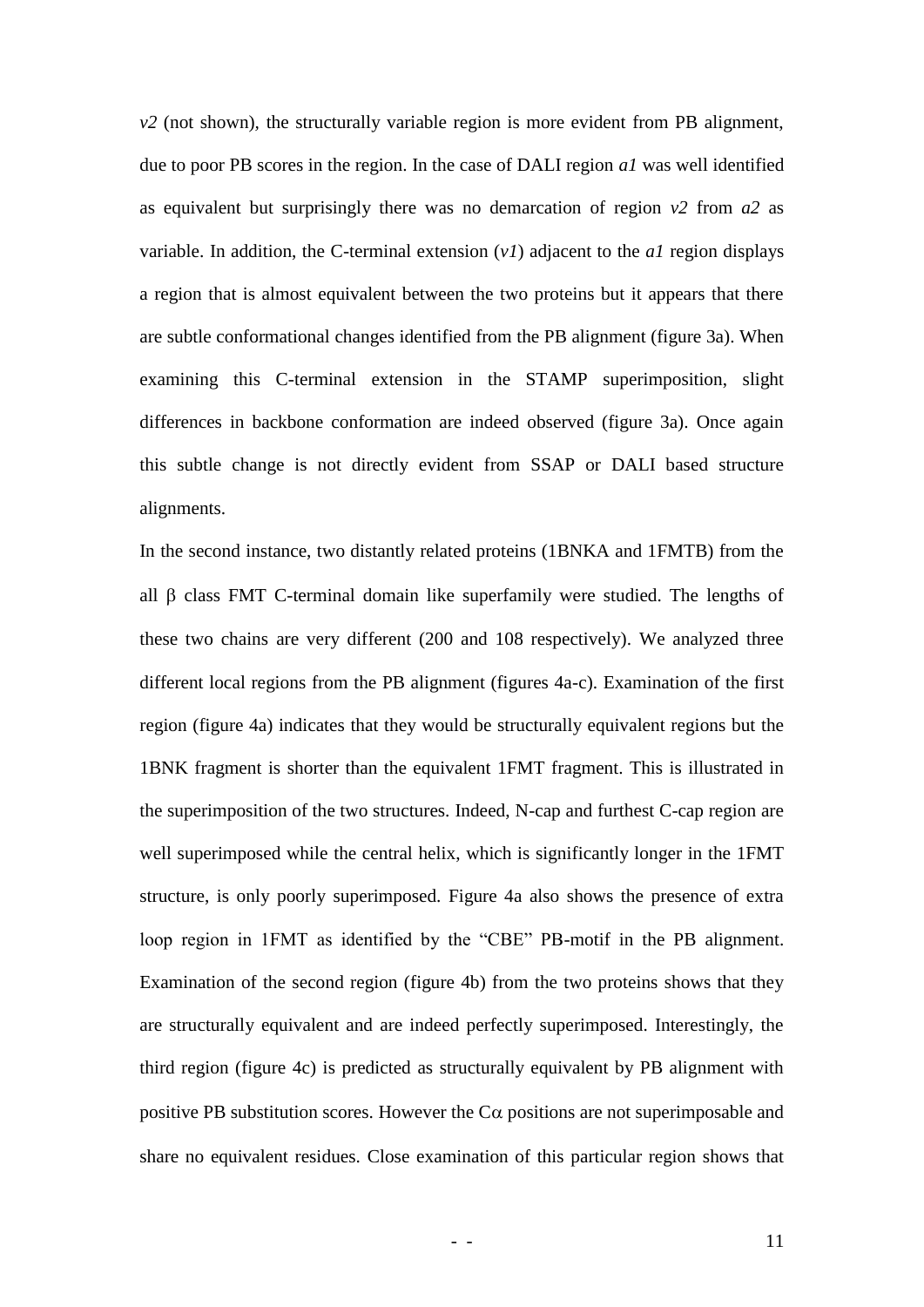the backbones are almost identical but poor superimposition is due to a rigid body shift (see section 3.3). This result thus indicates that despite absence of good superimposition, PB alignment is able, in a flexible manner, to detect structurally equivalent regions in proteins.

## *Distinguishing conformational differences and rigid-body shifts in homologous proteins*

When two homologous structures are aligned using rigid body superposition, high  $C\alpha$ -C $\alpha$  deviations can result either due to conformational differences between the aligned regions or due to differences in the spatial positioning of identical conformational motifs. For example alignment of a  $\alpha$ -helical region and 3<sub>10</sub> helical region in two homologues correspond to conformational difference. On the other hand, the difference in the relative position of two conserved  $\alpha$ -helical regions in the two homologues corresponds to rigid-body shift. Both these changes can result in high  $C\alpha$ -C $\alpha$  deviations.

The basic premise in distinguishing between conformational difference and rigidbody shift is that conformational differences are characterized by high root mean square deviations (RMSD) of pentapeptide regions and poor PB substitution scores. Difference in spatial orientation of structurally conserved segments is characterized by high  $C\alpha$ -C $\alpha$  deviations in the pentapeptides, but, good (favoured) PB substitution scores. Thus simple transformation of superimposed structures into PB alignment provides a novel and direct way to rapidly detect these two situations.

Detailed description of how PBs can be used to address this issue is documented in the supplementary material of this manuscript. Three examples are provided; (i) relative orientation of C-terminal lobe with respect to N-terminal lobe in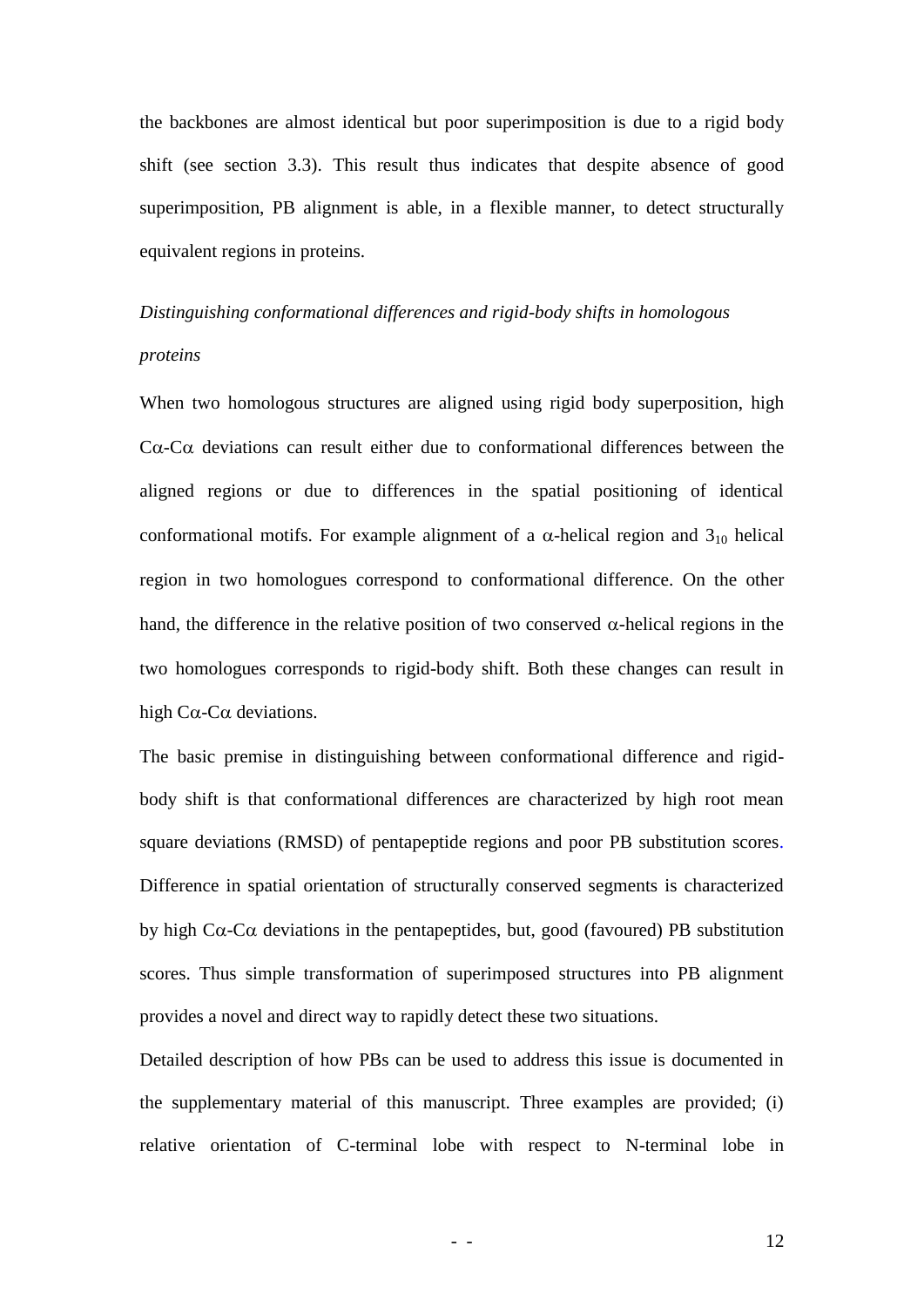endothiapepsins (E.C. 3.4.23.6) ; (ii) rigid body shifts and conformational changes in two distantly related proteins of class II aminoacyl tRNA synthetase N domain ; (iii) structural alterations between active and inactive states of cyclic AMP dependent protein kinase.

## **Discussion**

Arriving at a meaningful measurement of the probabilities for short structural motifs to change conformation in topologically equivalent regions is only possible if local backbone of a set of structurally aligned proteins is decoyed in terms of a structural alphabet. This issue is, to our knowledge, addressed for the first time here using protein blocks  $^{20}$ . Interestingly, because of the methodology used to construct the matrix, direct evaluation of equivalences between homologous structures is possible which is not the case for the HMM based matrix derived from  $SA-Search$ <sup>32</sup>. The derived substitution matrix here suggests that perceivable conformational changes occur even in topologically equivalent regions of homologous proteins. This is indicated by negative scores of most of the off diagonal elements (table 2) despite considering topologically equivalent regions in rigid body superimposition from PALI database.

Because protein blocks allow encoding of protein 3D structures into 1D sequences, these can, interestingly, be manipulated rather like amino acids sequences. This approach has been explored here, namely for structure comparison and alignment. For PB alignment to be relevant, the availability of a biologically meaningful PB substitution matrix was a prerequisite. This was ensured by the methodology used for its construction. Even though, the matrix required further validation in terms of its performance to align pairs of protein structures in comparison to well-established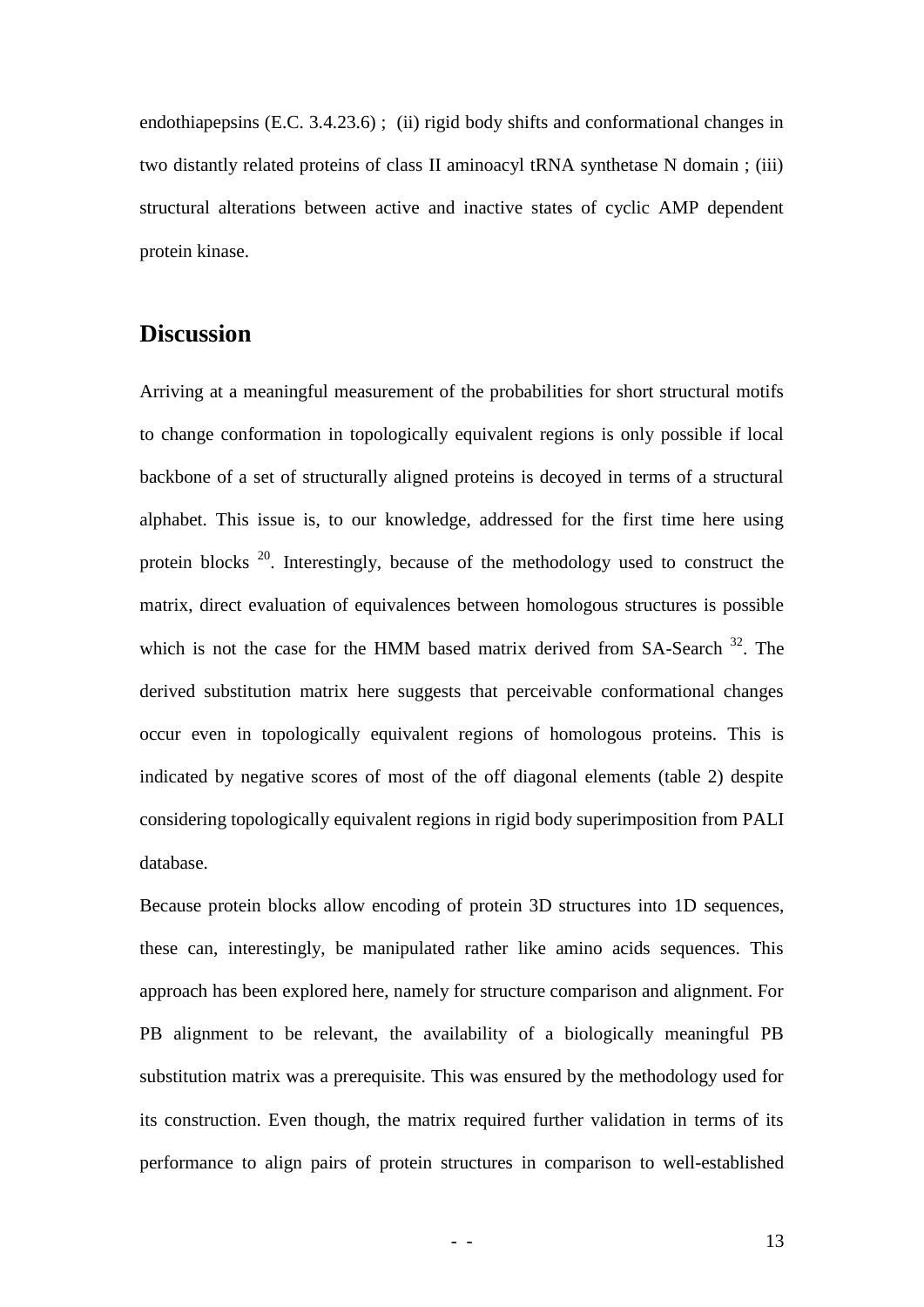methods. Aligning protein structures by aligning PB sequences using dynamic programming is different from aligning secondary structural elements because PBs describe more precisely the backbone conformation in coil regions and N or C caps of regular helices or strands  $^{18}$ . Hence it is expected to be more efficient than a 3x3 matrix. Alignment, using PBs, is achieved here in a flexible manner and performs comparably to other robust flexible structural alignment methods like in DALI <sup>29</sup> or  $SSAP<sup>28</sup>$ . However, it is noteworthy that the actual implementation of PB alignment is expected to fail in detecting domain swapping situations. The originality in our approach resides in the methodology used, which, besides being very intuitive, is very different from those implemented in  $\text{DALI}^{29}$  or  $\text{SSAP}^{28}$ .

Importantly, these two methods are being routinely used for structure comparison on a large-scale basis via web services. Concurrently, application of PB substitution matrix in protein fold recognition is expected to be a useful venture. This has recently been tested on a large-scale basis. We showed that the efficiency rate to mine similar fold proteins from SCOP using 1D representation as sequence of PBs varies from 86.1% to 93.6% (Tyagi *et al.*, submitted) thus further validating our approach and substitution matrix. A web service that implements this approach (Tyagi *et al*., submitted) is available at [http://bioinformatics.univ-reunion.fr/PBE/.](http://bioinformatics.univ-reunion.fr/PBE/)

## **Conclusions**

In this paper, we demonstrated, using a structural alphabet, the usefulness of encoding 3D structure into 1D space through the use of a substitution matrix.

Such a substitution table is shown to be useful in distinguishing conformational changes and rigid-body shifts of structural motifs in homologous proteins. Its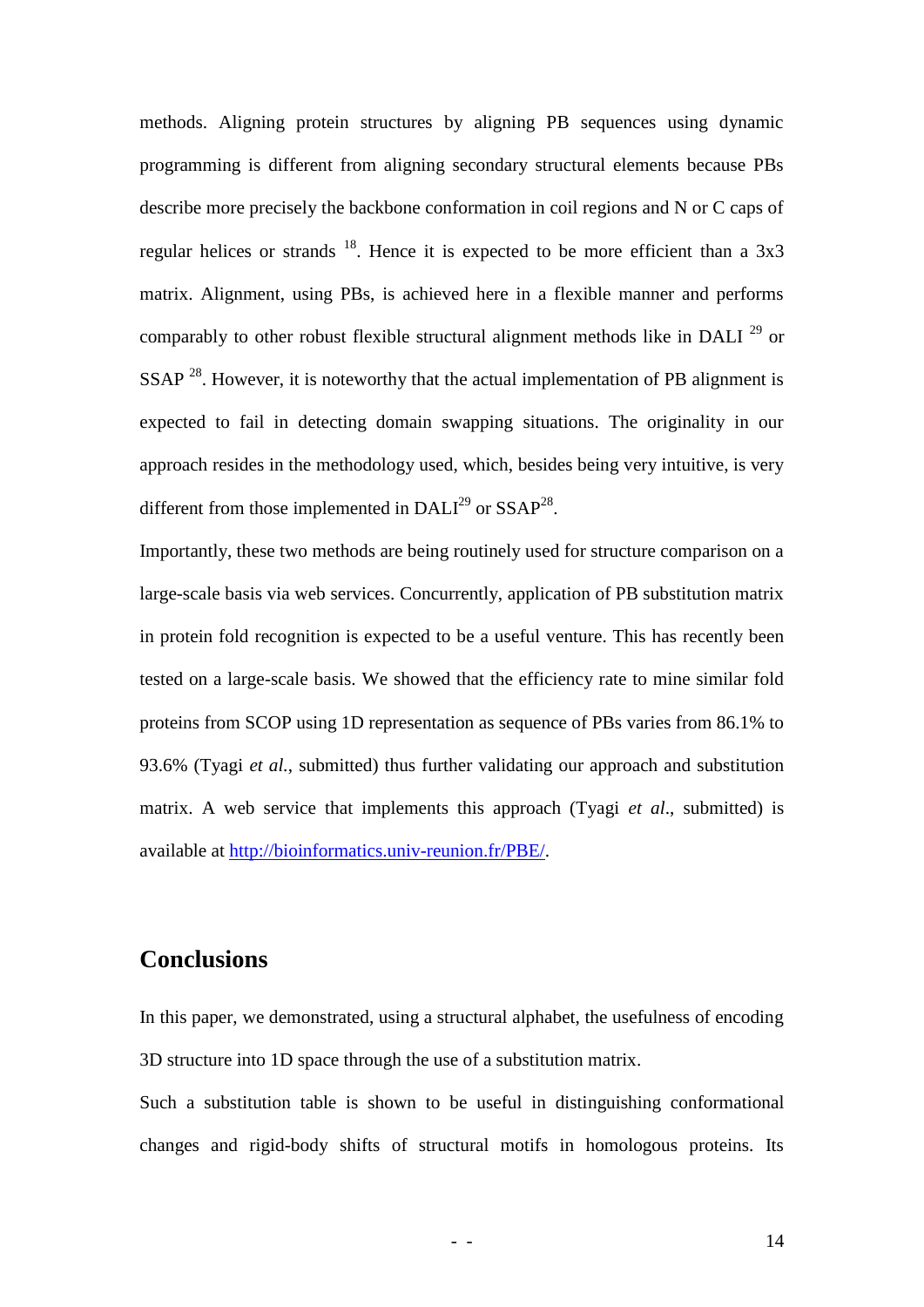application is also demonstrated in terms of characterization of structural differences involving rigid body movements between active and inactive forms of an enzyme.

Using 1D representation of 3D structure combined with our substitution matrix and simple dynamic programming, we were, even in the case of two homologues with very different sequence lengths, able to locate regions of structural similarity, highlight subtle change in conformations within aligned regions and to identify regions of no structural similarity. Though robust methods such as DALI <sup>29</sup> and SSAP <sup>28</sup> are quite sensitive and effective in rapid detection of common folds and structural motifs, the applications presented in this paper clearly highlights the original and informative nature of the derived 16x16 substitution matrix and gives good indication of its strength in protein structure analysis.

This work has important implications in comparative modeling of loops. Besides it can used to add meaning to non-superimposed (variable) regions, in databases of structurally aligned proteins like PALI, by finding structural equivalence in these regions.

As an extension of our work, we are working towards arriving at gross flexible global and local structural alignment of distantly related proteins with optimized gap penalties. Similarly, general consideration on the rationale for constructing such a matrix is presently being addressed likewise amino acid substitution matrices<sup>39</sup> namely in the field of PBs compositional bias. We are also currently investigating the distribution properties of raw PB alignment scores against randomized datasets in both local and global alignment schemes in order to arrive at a genuine statistical measurement of alignment significance.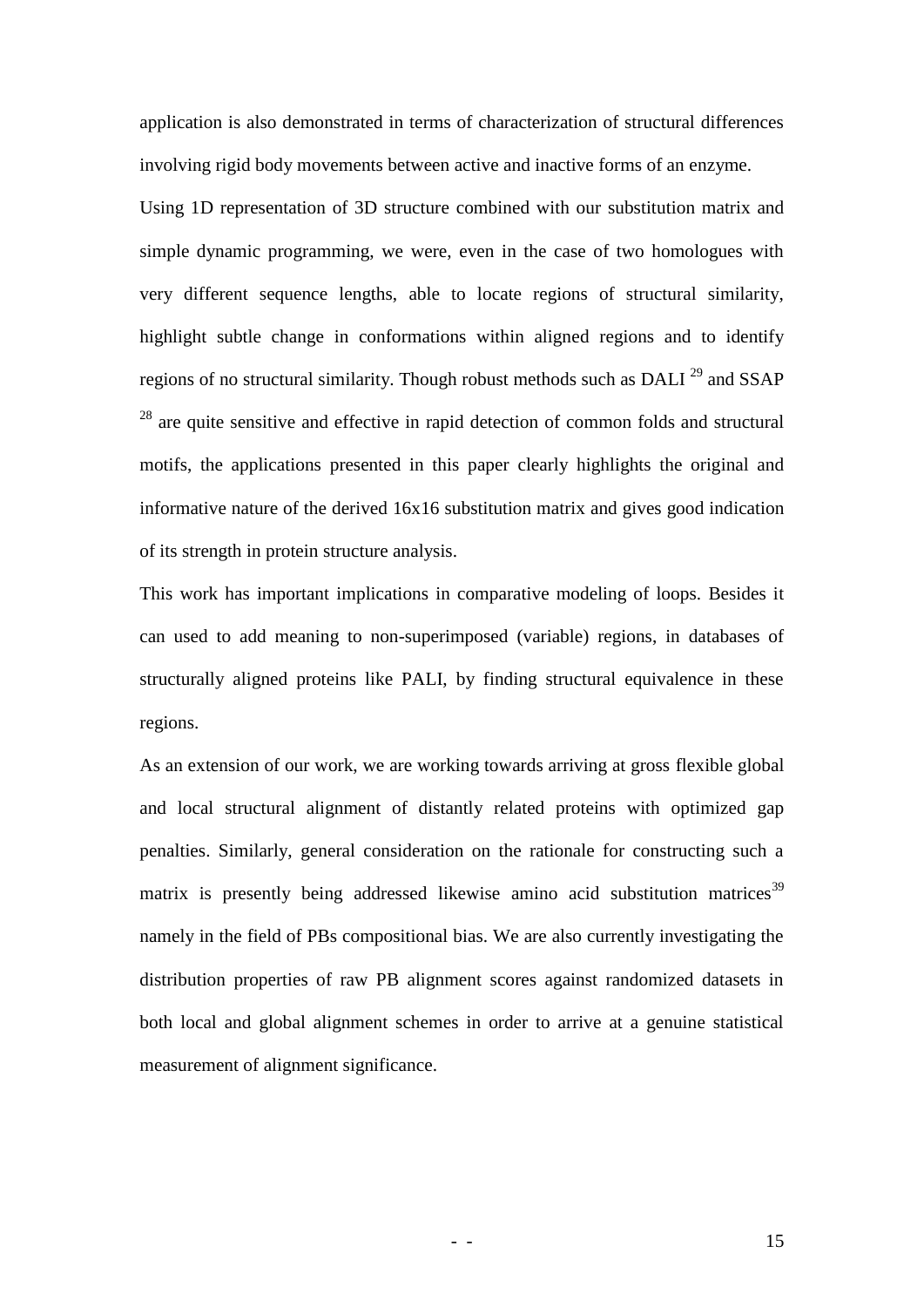### **Electronic supplementary material**

The complete list of pairs of protein domains that was used in this study are given in supplementary material 1.

Detailed description of how PBs can be used to distinguish between conformational differences and rigid body shifs is documented in supplementary material 2 of this manuscript. Three examples are provided; (i) relative orientation of C-terminal lobe with respect to N-terminal lobe in endothiapepsins (E.C. 3.4.23.6); (ii) rigid body shifts and conformational changes in two distantly related proteins of class II aminoacyl tRNA synthetase N domain ; (iii) structural alterations between active and inactive states of cyclic AMP dependent protein kinase. Five new figures are provided here.

In addition, supplementary material 3 is provided as a zip file containing stereo images of figure 1, superimposed PDB coordinates from STAMP for figures 3 and 4, as well as for the supplementary figures 6, 7, 8 and 9 together with the PB alignments and corresponding Rasmol scripts.

## **Acknowledgements**

We thank Mr. C. Sairam Swamy for providing the code for dynamic programming and Rajesh Thangudu for his suggestions on the work. NS is an International Senior Fellow of the Wellcome Trust, London. He thanks the authorities of Reunion University for the visiting professorship in the laboratory of BO. Manoj TYAGI is supported by a PhD grant from the Conseil Régional de La Réunion. We thank anonymous reviewers for fruitful suggestions.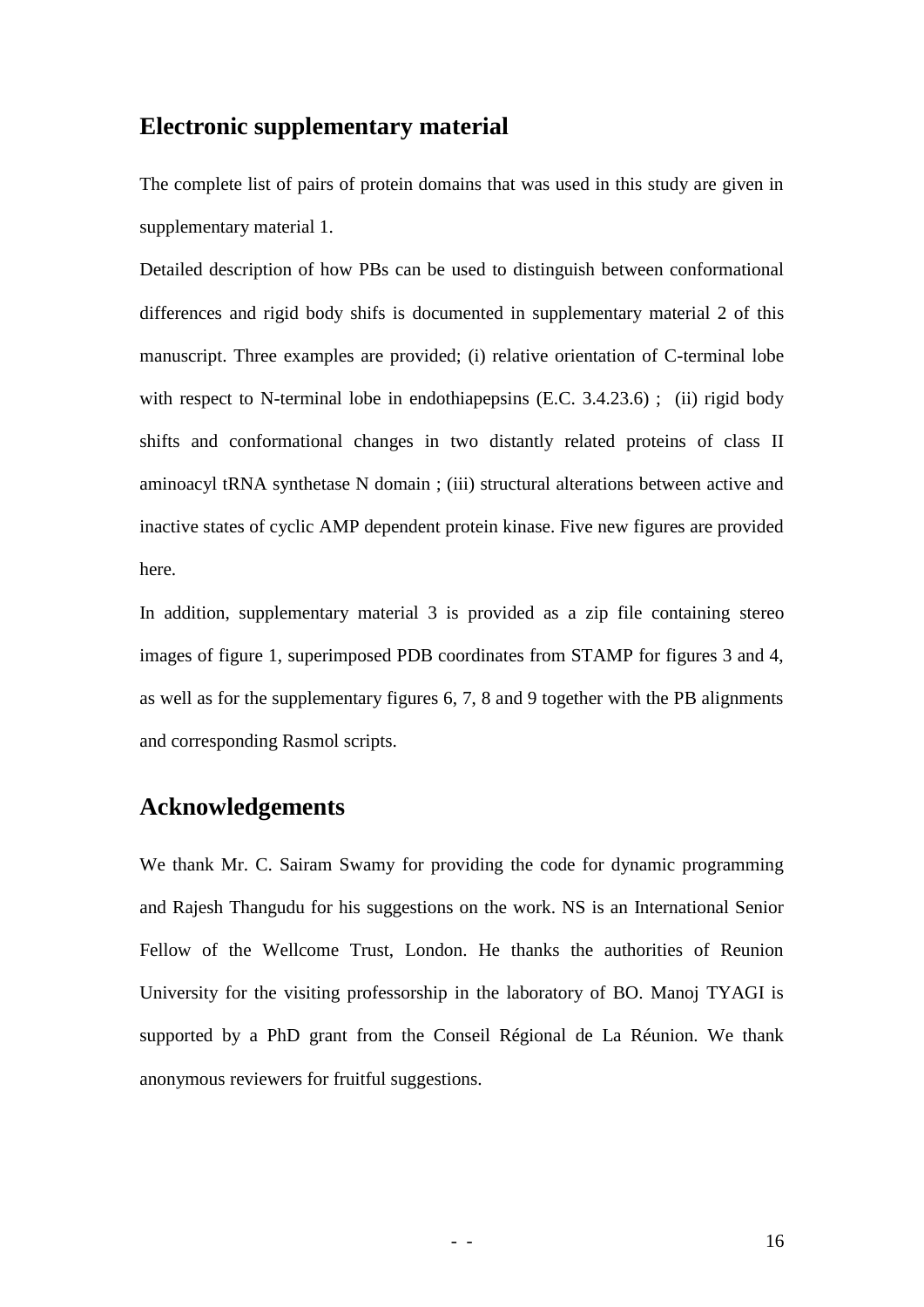### **References**

- 1. Jones TA, Thirup S. Using known substructures in protein model building and crystallography. Embo J 1986;5(4):819-822.
- 2. Levitt M. Accurate modeling of protein conformation by automatic segment matching. J Mol Biol 1992;226(2):507-533.
- 3. Unger R, Sussman JL. The importance of short structural motifs in protein structure analysis. J Comput Aided Mol Des 1993;7(4):457-472.
- 4. Han KF, Baker D. Recurring local sequence motifs in proteins. J Mol Biol 1995;251(1):176-187.
- 5. Unger R, Harel D, Wherland S, Sussman JL. A 3D building blocks approach to analyzing and predicting structure of proteins. Proteins 1989;5(4):355-373.
- 6. Bystroff C, Baker D. Prediction of local structure in proteins using a library of sequence-structure motifs. J Mol Biol 1998;281(3):565-577.
- 7. Karchin R, Cline M, Mandel-Gutfreund Y, Karplus K. Hidden Markov models that use predicted local structure for fold recognition: alphabets of backbone geometry. Proteins 2003;51(4):504-514.
- 8. Hunter CG, Subramaniam S. Protein local structure prediction from sequence. Proteins 2003;50(4):572-579.
- 9. Etchebest C, Benros C, Hazout S, de Brevern AG. A structural alphabet for local protein structures: improved prediction methods. Proteins 2005;59(4):810-827.
- 10. Camproux AC, Gautier R, Tuffery P. A hidden Markov model derived structural alphabet for proteins. J Mol Biol 2004;339(3):591-605.
- 11. Kolodny R, Koehl P, Guibas L, Levitt M. Small libraries of protein fragments model native protein structures accurately. J Mol Biol 2002;323(2):297-307.
- 12. Tuffery P, Guyon F, Derreumaux P. Improved greedy algorithm for protein structure reconstruction. J Comput Chem 2005;26(5):506-513.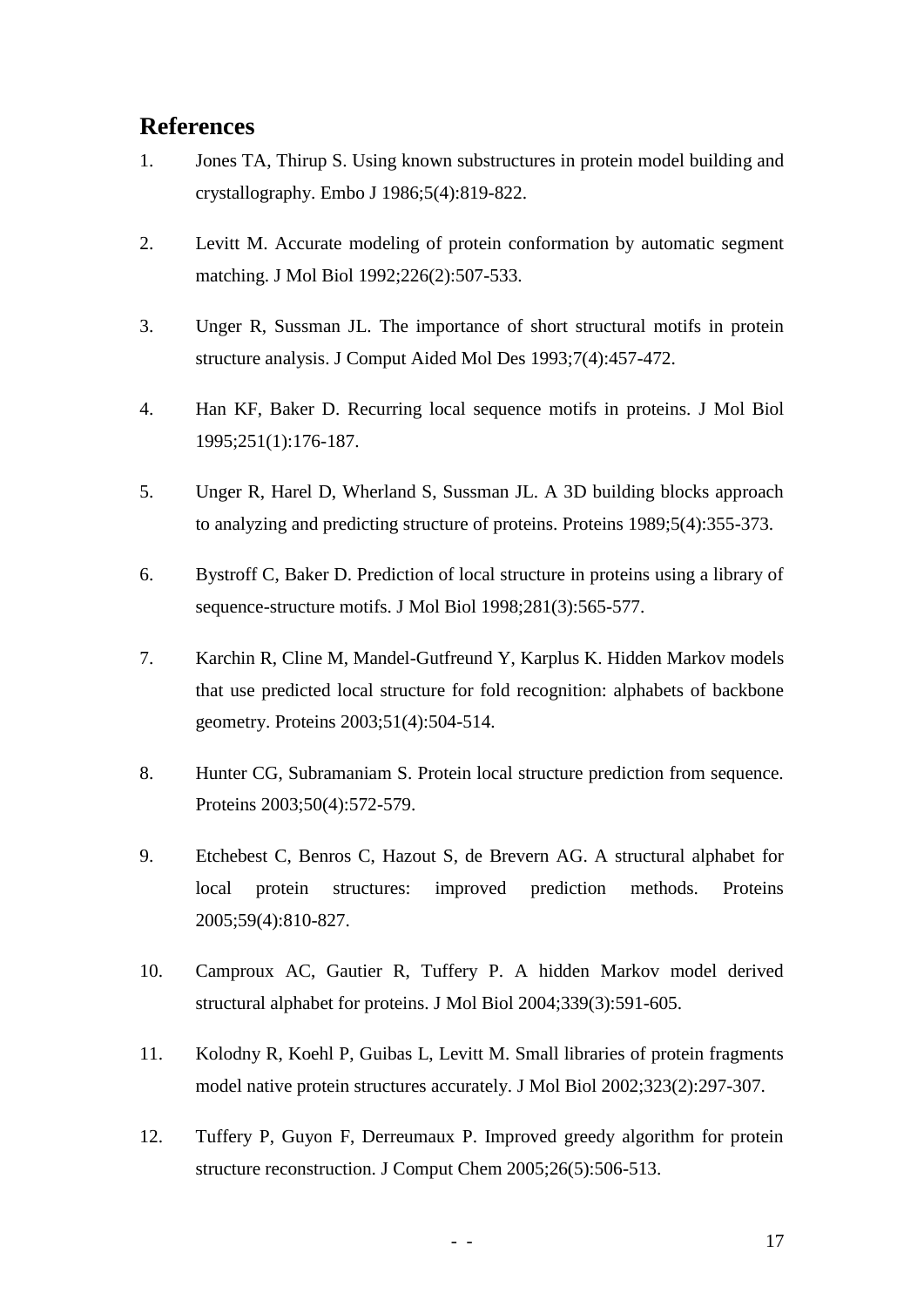- 13. Park BH, Levitt M. The complexity and accuracy of discrete state models of protein structure. J Mol Biol 1995;249(2):493-507.
- 14. Fourrier L, Benros C, de Brevern AG. Use of a structural alphabet for analysis of short loops connecting repetitive structures. BMC Bioinformatics 2004;5(1):58.
- 15. Camproux AC, Brevern AG, Hazout S, Tuffery P. Exploring the use of a structural alphabet for structural prediction of protein loops. Theor Chem Acc 2001;106(1-2):28-35.
- 16. Camproux AC, Tuffery P, Buffat L, Andre C, Boisvieux JF, Hazout S. Analyzing patterns between regular secondary structures using short structural building blocks defined by a hidden Markov model. Theor Chem Acc 1999;101(1-2):33-40.
- 17. de Brevern AG, Hazout S. 'Hybrid protein model' for optimally defining 3D protein structure fragments. Bioinformatics 2003;19(3):345-353.
- 18. de Brevern AG, Valadie H, Hazout S, Etchebest C. Extension of a local backbone description using a structural alphabet: a new approach to the sequence-structure relationship. Protein Sci 2002;11(12):2871-2886.
- 19. de Brevern AG, Hazout S. Compacting local protein folds with a "hybrid protein model". Theor Chem Acc 2001;106(1-2):36-47.
- 20. de Brevern AG, Etchebest C, Hazout S. Bayesian probabilistic approach for predicting backbone structures in terms of protein blocks. Proteins 2000;41(3):271-287.
- 21. de Brevern AG. New assessment of a structural alphabet. In Silico Biology 2005;5:26.
- 22. Karchin R. Evaluating local structure alphabets for protein structure prediction. PhD Computer Science 2003.
- 23. de Brevern AG, Wong H, Tournamille C, Colin Y, Le Van Kim C, Etchebest C. A structural model of a seven-transmembrane helix receptor: the Duffy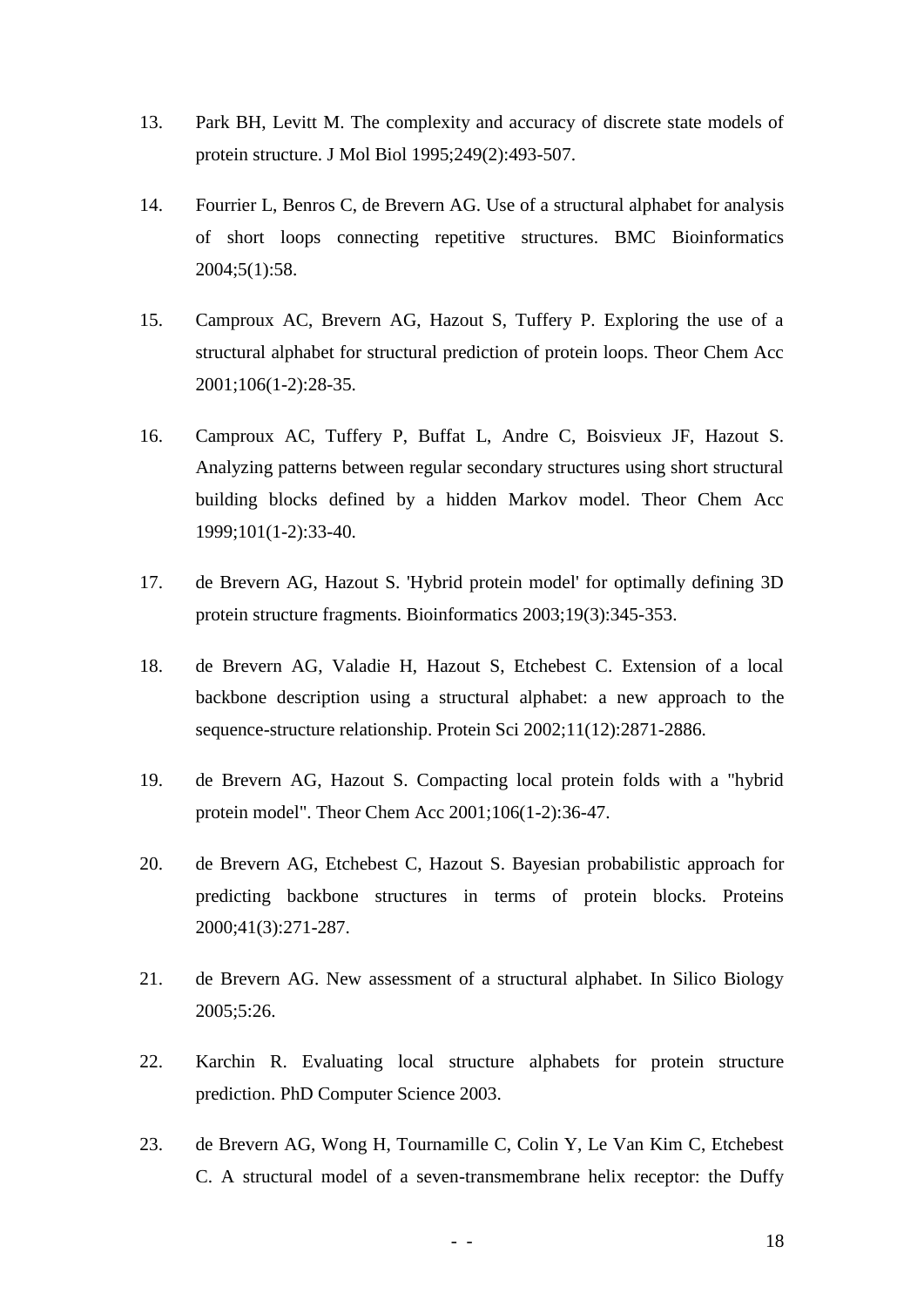antigen/receptor for chemokine (DARC). Biochim Biophys Acta 2005;1724(3):288-306.

- 24. Schuchhardt J, Schneider G, Reichelt J, Schomburg D, Wrede P. Local structural motifs of protein backbones are classified by self-organizing neural networks. Protein Eng 1996;9(10):833-842.
- 25. Rost B. Prediction in 1D: secondary structure, membrane helices, and accessibility. Methods Biochem Anal 2003;44:559-587.
- 26. Lo Conte L, Smith TF. Visible volume: a robust measure for protein structure characterization. J Mol Biol 1997;273(1):338-348.
- 27. Taylor WR, Orengo CA. A holistic approach to protein structure alignment. Protein Eng 1989;2(7):505-519.
- 28. Taylor WR, Orengo CA. Protein structure alignment. J Mol Biol 1989;208(1):1-22.
- 29. Holm L, Sander C. Protein structure comparison by alignment of distance matrices. J Mol Biol 1993;233(1):123-138.
- 30. Orengo CA, Taylor WR. A local alignment method for protein structure motifs. J Mol Biol 1993;233(3):488-497.
- 31. Ye J, Janardan R, Liu S. Pairwise protein structure alignment based on an orientation-independent backbone representation. J Bioinform Comput Biol 2004;2(4):699-717.
- 32. Guyon F, Camproux AC, Hochez J, Tuffery P. SA-Search: a web tool for protein structure mining based on a Structural Alphabet. Nucleic Acids Res 2004;32(Web Server issue):W545-548.
- 33. Balaji S, Sujatha S, Kumar SS, Srinivasan N. PALI-a database of Phylogeny and ALIgnment of homologous protein structures. Nucleic Acids Res 2001;29(1):61-65.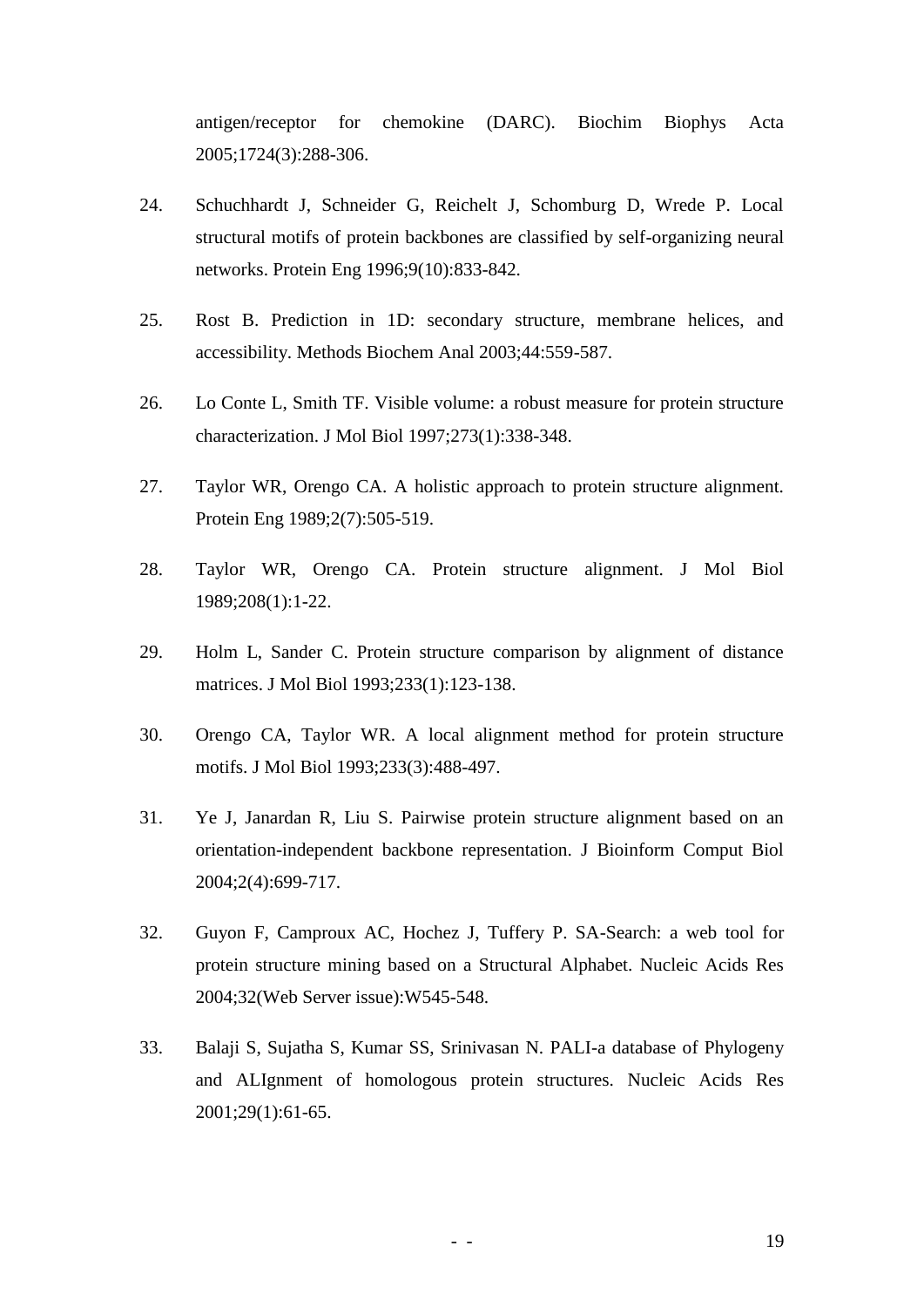- 34. Gowri VS, Pandit SB, Karthik PS, Srinivasan N, Balaji S. Integration of related sequences with protein three-dimensional structural families in an updated version of PALI database. Nucleic Acids Res 2003;31(1):486-488.
- 35. Russell RB, Barton GJ. Structural features can be unconserved in proteins with similar folds. An analysis of side-chain to side-chain contacts secondary structure and accessibility. J Mol Biol 1994;244(3):332-350.
- 36. Johnson MS, Overington JP. A structural basis for sequence comparisons. An evaluation of scoring methodologies. J Mol Biol 1993;233(4):716-738.
- 37. Shindyalov IN, Bourne PE. Protein structure alignment by incremental combinatorial extension (CE) of the optimal path. Protein Eng 1998;11(9):739-747.
- 38. Murzin AG, Brenner SE, Hubbard T, Chothia C. SCOP: a structural classification of proteins database for the investigation of sequences and structures. J Mol Biol 1995;247(4):536-540.
- 39. Altschul SF, Wootton JC, Gertz EM, Agarwala R, Morgulis A, Schaffer AA, Yu YK. Protein database searches using compositionally adjusted substitution matrices. Febs J 2005;272(20):5101-5109.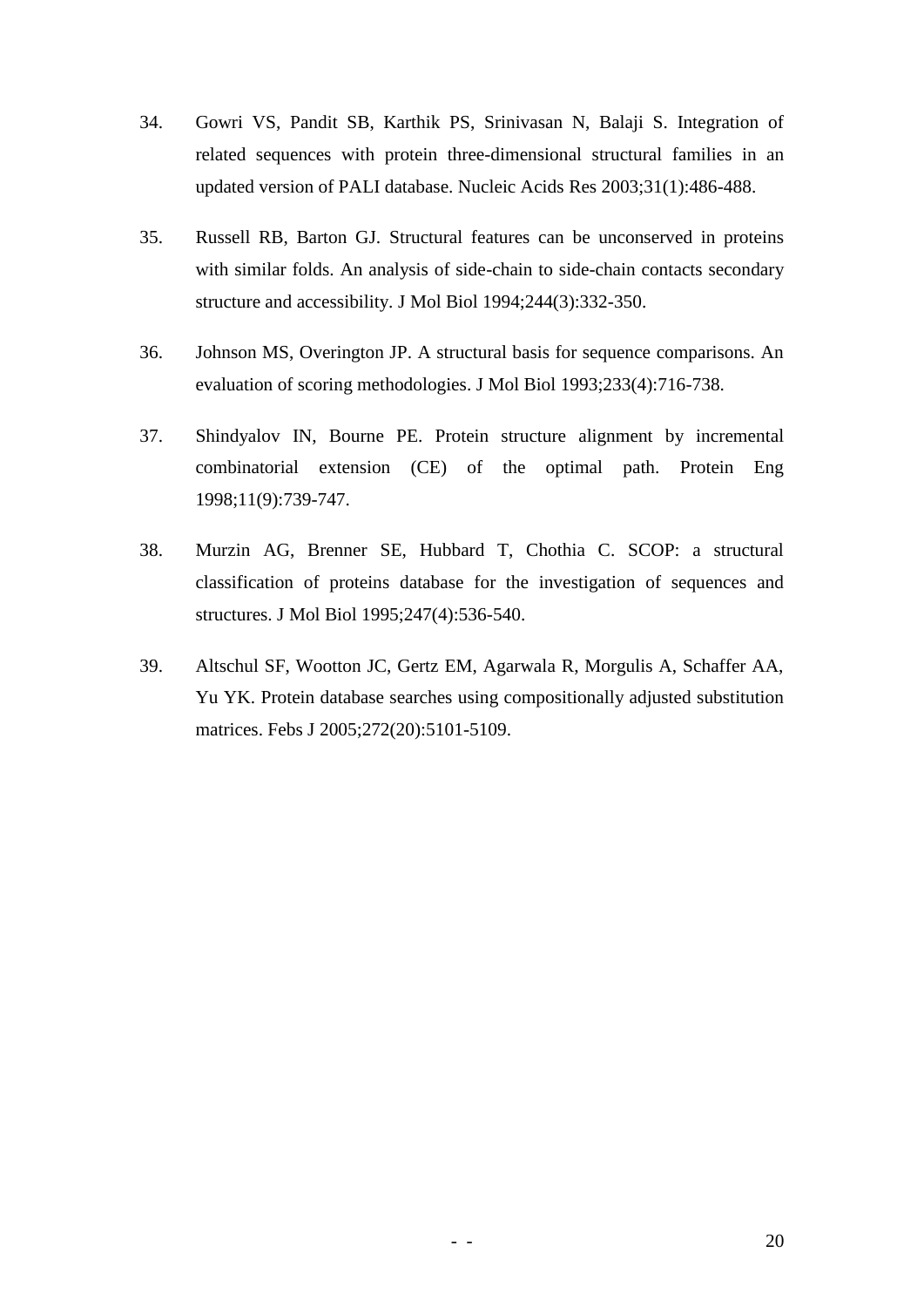## **Tables**

|                                                                  |  |  | Table 1. Ideal values of $\phi$ and $\Psi$ dihedral angles (in degrees) that characterize |
|------------------------------------------------------------------|--|--|-------------------------------------------------------------------------------------------|
| the 16 Protein Blocks as described by de Brevern et al., (2000). |  |  |                                                                                           |

|                  | dihedral angles              |                               |                  |               |               |                               |                  |              |  |  |  |  |  |  |
|------------------|------------------------------|-------------------------------|------------------|---------------|---------------|-------------------------------|------------------|--------------|--|--|--|--|--|--|
| Protein Block    | $\phi_{n-1}$<br>$\Psi_{n-2}$ |                               | $\Psi_{n-1}$     | $\phi_{n}$    | $\Psi_n$      | $\phi_{n+1}$                  | $\Psi_{n+1}$     | $\phi_{n+2}$ |  |  |  |  |  |  |
| $\left(a\right)$ | 41.14                        | 75.53                         | 13.92            | $-99.80$      | 131.88        |                               | $-96.27$ 122.08  | $-99.68$     |  |  |  |  |  |  |
| (b)              | 108.24                       |                               | -90.12 119.54    | $-92.21$      |               | $-18.06 - 128.93$ 147.04      |                  | $-99.90$     |  |  |  |  |  |  |
| (c)              |                              | $-11.61 - 105.66$             |                  | 94.81 -106.09 |               | 133.56 -106.93 135.97 -100.63 |                  |              |  |  |  |  |  |  |
| (d)              |                              | 141.98 -112.79                |                  | 132.2 -114.79 |               | 140.11 -111.05 139.54 -103.16 |                  |              |  |  |  |  |  |  |
| (e)              |                              | 133.25 -112.37 137.64 -108.13 |                  |               | 133.00        |                               | $-87.30$ 120.54  | 77.40        |  |  |  |  |  |  |
| (f)              |                              | 116.4 -105.53 129.32          |                  | $-96.68$      | 140.72        |                               | $-74.19 - 26.65$ | $-94.51$     |  |  |  |  |  |  |
| (g)              | 0.40                         | $-81.83$                      |                  | 4.91 -100.59  | 85.50         |                               | $-71.65$ 130.78  | 84.98        |  |  |  |  |  |  |
| (h)              |                              | 119.14 -102.58 130.83         |                  | $-67.91$      | 121.55        | 76.25                         | $-2.95$          | $-90.88$     |  |  |  |  |  |  |
| (i)              | 130.68                       | -56.92 119.26                 |                  | 77.85         | 10.42         | $-99.43$                      | 141.4            | $-98.01$     |  |  |  |  |  |  |
| (j)              |                              | 114.32 -121.47 118.14         |                  |               | 82.88 -150.05 | $-83.81$                      | 23.35            | $-85.82$     |  |  |  |  |  |  |
| (k)              | 117.16                       |                               | $-95.41140.40$   | $-59.35$      | $-29.23$      |                               | $-72.39 - 25.08$ | $-76.16$     |  |  |  |  |  |  |
| (l)              | 139.20                       | $-55.96$                      | $-32.7$          | $-68.51$      | $-26.09$      |                               | $-74.44 - 22.60$ | $-71.74$     |  |  |  |  |  |  |
| (m)              | $-39.62$                     |                               | $-64.73 - 39.52$ | $-65.54$      | $-38.88$      |                               | $-66.89 - 37.76$ | $-70.19$     |  |  |  |  |  |  |
| (n)              | $-35.34$                     |                               | $-65.03 - 38.12$ | $-66.34$      | $-29.51$      | $-89.10$                      | $-2.91$          | 77.90        |  |  |  |  |  |  |
| (o)              | $-45.29$                     |                               | $-67.44 - 27.72$ | $-87.27$      | 5.13          | 77.49                         | 30.71            | $-93.23$     |  |  |  |  |  |  |
| (p)              | $-27.09$                     | $-86.14$                      | 0.30             | 59.85         | 21.51         |                               | -96.30 132.30    | $-92.91$     |  |  |  |  |  |  |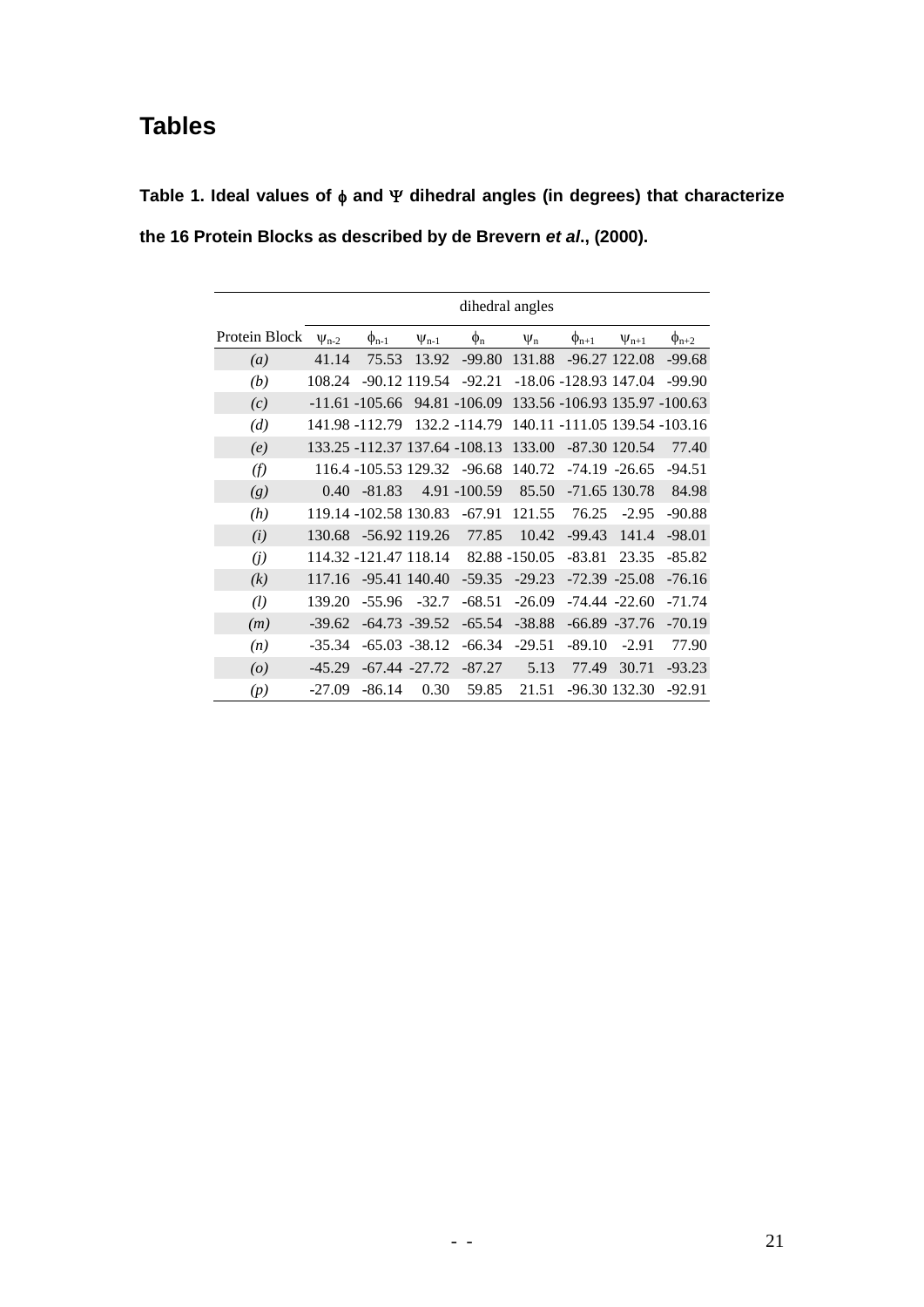**Table 2. Normalized substitution frequencies expressed as log-odds scores between any two protein blocks as determined by structure-based pairwise alignments of homologous proteins of known three-dimensional structure from PALI database.**

| Protein<br>blocks | a       | b       | $\boldsymbol{c}$ | $\overline{d}$ | $\boldsymbol{e}$ | $\int f$ | g       | $\boldsymbol{h}$ | $\dot{i}$ | j       | $\boldsymbol{k}$ | l       | $\boldsymbol{m}$ | n    | $\boldsymbol{o}$ | $\boldsymbol{p}$ |
|-------------------|---------|---------|------------------|----------------|------------------|----------|---------|------------------|-----------|---------|------------------|---------|------------------|------|------------------|------------------|
| a                 | 2.28    |         |                  |                |                  |          |         |                  |           |         |                  |         |                  |      |                  |                  |
| $\boldsymbol{b}$  | $-0.12$ | 2.49    |                  |                |                  |          |         |                  |           |         |                  |         |                  |      |                  |                  |
| $\mathfrak{c}$    | 0.54    | $-0.21$ | 1.69             |                |                  |          |         |                  |           |         |                  |         |                  |      |                  |                  |
| $\boldsymbol{d}$  | $-0.29$ | $-0.44$ | 0.17             | 1.35           |                  |          |         |                  |           |         |                  |         |                  |      |                  |                  |
| $\epsilon$        | $-1.59$ | $-0.48$ | $-1.10$          | $-0.36$        | 3.05             |          |         |                  |           |         |                  |         |                  |      |                  |                  |
| $\boldsymbol{f}$  | $-0.54$ | $-1.53$ | $-0.39$          | $-0.49$        | 0.75             | 2.21     |         |                  |           |         |                  |         |                  |      |                  |                  |
| g                 | 0.31    | $-0.73$ | 0.18             | $-1.29$        | 1.37             | $-0.33$  | 3.25    |                  |           |         |                  |         |                  |      |                  |                  |
| $\boldsymbol{h}$  | $-1.14$ | 0.20    | $-1.63$          | $-1.20$        | 0.66             | $-0.34$  | $-0.74$ | 3.07             |           |         |                  |         |                  |      |                  |                  |
|                   | 0.39    | 0.24    | $-1.11$          | $-1.12$        | $-1.15$          | $-1.07$  | $-0.19$ | $-0.92$          | 3.37      |         |                  |         |                  |      |                  |                  |
|                   | $-1.15$ | 0.32    | $-1.03$          | $-0.92$        | $-0.76$          | $-0.34$  | $-0.51$ | 1.18             | 1.54      | 3.74    |                  |         |                  |      |                  |                  |
| k                 | $-1.75$ | $-0.03$ | $-2.45$          | $-2.63$        | $-0.38$          | $-0.04$  | $-1.39$ | 0.51             | $-0.15$   | 0.07    | 2.52             |         |                  |      |                  |                  |
|                   | $-0.60$ | 0.04    | $-2.21$          | $-1.56$        | $-1.76$          | $-0.33$  | $-0.74$ | $-0.36$          | $-0.22$   | $-0.12$ | 0.19             | 2.24    |                  |      |                  |                  |
| $\boldsymbol{m}$  | $-2.40$ | $-2.98$ | $-2.70$          | $-5.20$        | $-4.75$          | $-2.14$  | $-1.10$ | $-2.93$          | $-3.15$   | $-2.00$ | $-1.02$          | $-0.68$ | 1.06             |      |                  |                  |
| n                 | $-1.40$ | $-0.83$ | $-1.68$          | $-3.07$        | $-0.58$          | $-1.99$  | 1.07    | $-1.07$          | $-0.97$   | $-0.44$ | $-0.56$          | $-0.27$ | $-0.77$          | 3.65 |                  |                  |
| $\overline{o}$    | $-0.54$ | $-0.55$ | $-0.65$          | $-2.66$        | $-2.48$          | $-1.41$  | $-0.01$ | 0.96             | $-0.89$   | $-0.48$ | $-1.71$          | 0.06    | $-1.26$          | 0.26 | 3.36             |                  |
| D                 | $-0.36$ | 0.33    | $-0.01$          | $-2.10$        | $-2.22$          | $-1.91$  | 0.47    | $-1.81$          | 1.32      | 0.60    | $-1.35$          | $-1.23$ | $-1.10$          | 0.36 | 0.24             | 2.83             |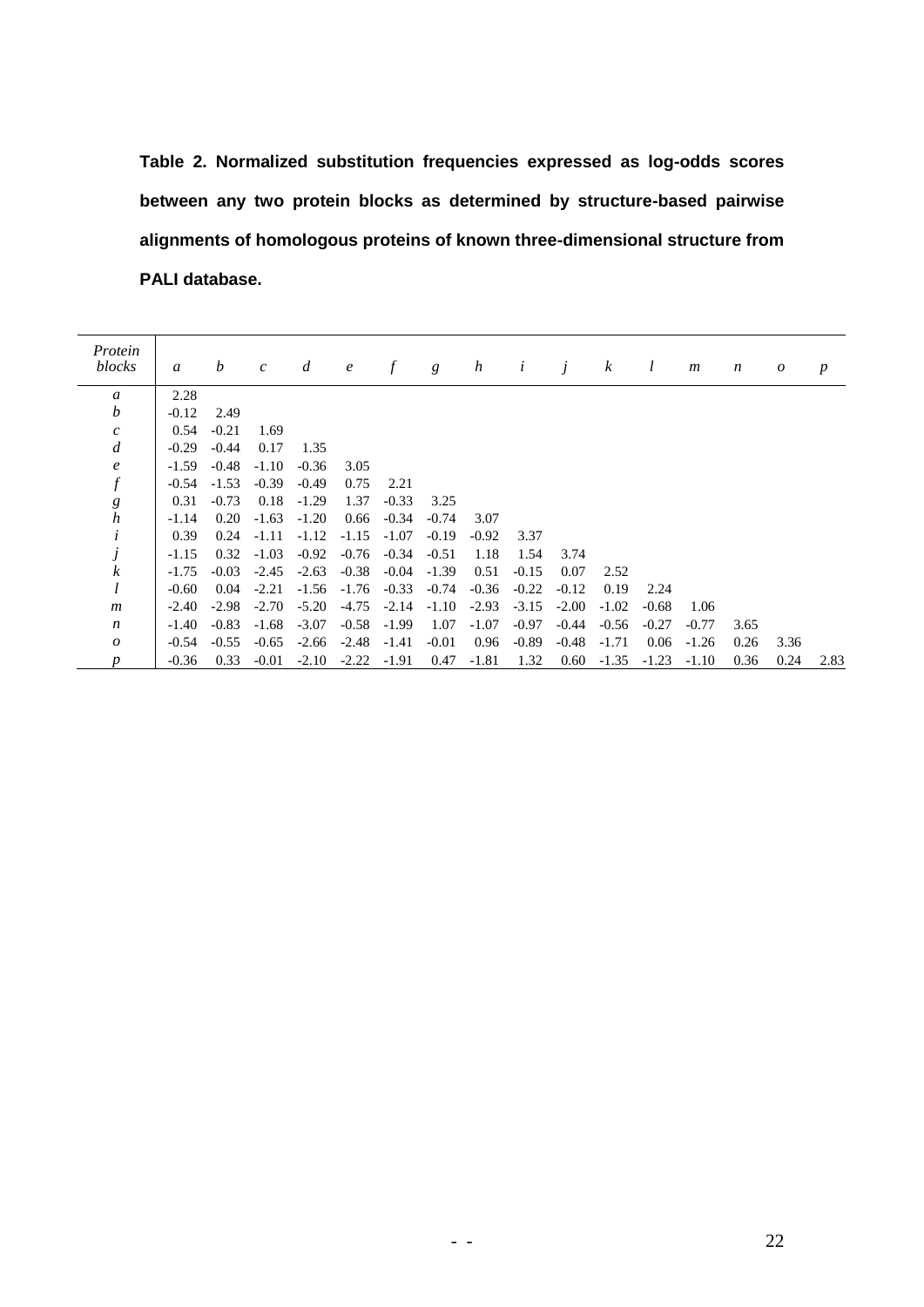## **Figures**

#### **Figure 1 - Backbone comparison of PBs.**

(a) Superimposed backbone structures of PB *a* (black) and *g* (grey), where matrix gives positive score for substitution between *a* to *g*. (b) Backbone structure of PB *e* (black) and *f* (grey) having positive substitution score. (c) Backbone structure of PB *a* (black) and *j* (grey) having negative substitution score.

#### **Figure 2 - Comparison of PB-ALIGN, STAMP and DALI.**

Comparison of structural alignment against DALI using STAMP (y-axis) and PB-ALIGN (x-axis). Each axis represents the percentage of aligned positions that are in agreement with alignment from DALI.

## **Figure 3 - Identification of structurally equivalent regions between 1QH5 and 1SML**

Superposed structures of 1QH5 and 1SML are used here to highlight structurally equivalent and variable regions identified by PB-based alignment. (a) The regions from the two proteins circled with a solid line are identified as equivalent according to the alignment using PBs shown at the bottom of the figure. The C terminal extension of this region is shown in another circled region (dashed line). (b)The region *a2* of the two proteins that is also identified, using PBs, as equivalent are shown in black for 1QH5a (region 101-119) and in grey for 1SMLa (region 150-168). (c) Identification of variable regions by PB alignment for 1QH5 (region 82-90 in grey) and 1SML (region 109-139 shown in black). STAMP superposition indeed shows that these two regions are structurally non-equivalent. Files are provided for this figure (see additional material for details).